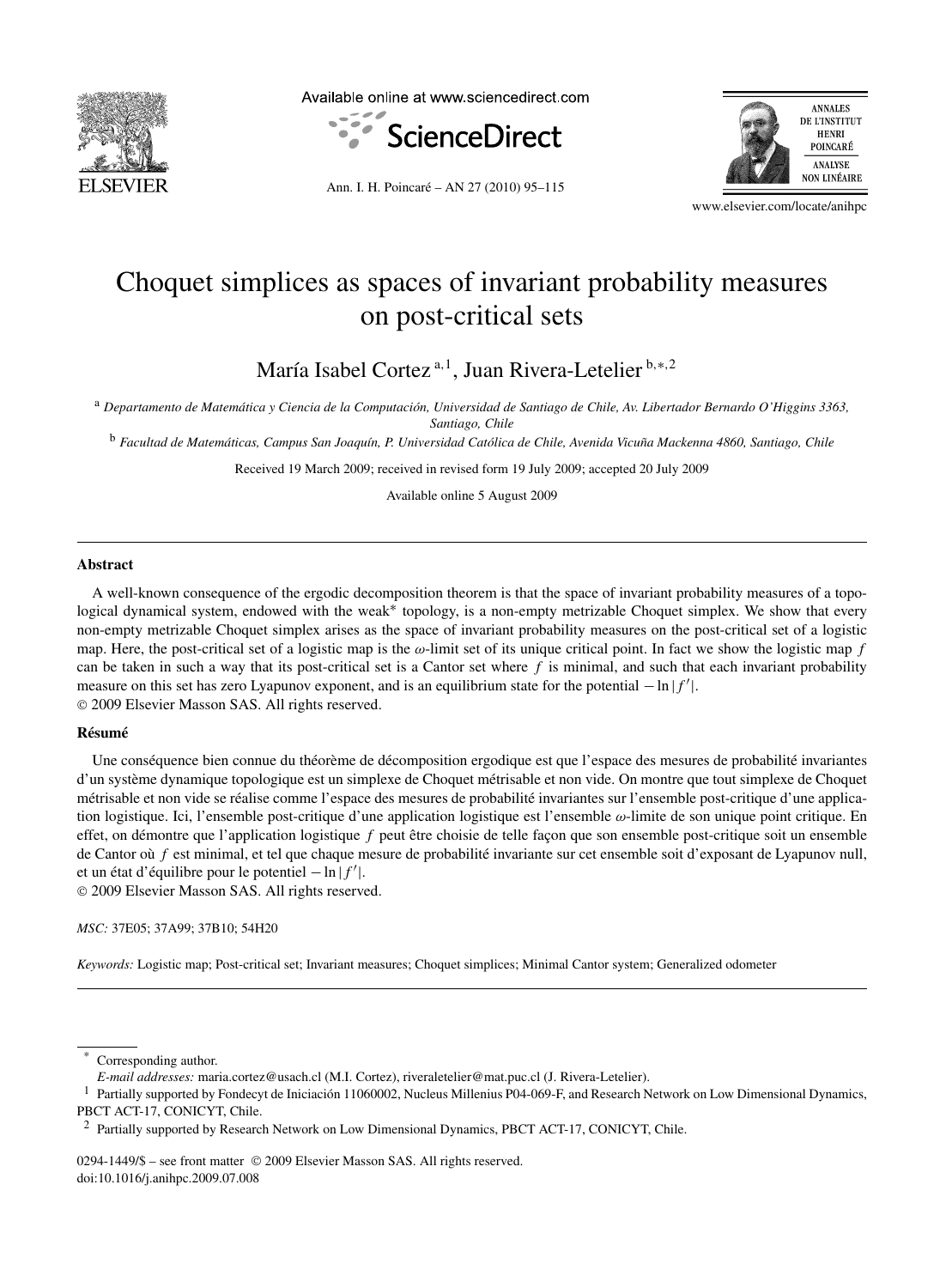# **1. Introduction**

A well-known consequence of the ergodic decomposition theorem is that the space of invariant probability measures of a topological dynamical system, endowed with the weak<sup>∗</sup> topology, is a metrizable Choquet simplex.<sup>3</sup> The purpose of this paper is to show that every non-empty metrizable Choquet simplex arises in this way within the *logistic family* of maps  $(f_\lambda)_{(0,4]}$ , where for each parameter  $\lambda$  in  $(0,4]$  the *logistic map*  $f_\lambda$ :  $[0,1] \rightarrow [0,1]$  is defined by

$$
f_{\lambda}(x) = \lambda x (1 - x).
$$

To make a more precise statement note that  $x = \frac{1}{2}$  is the unique point in [0, 1] at which the derivative of  $f_{\lambda}$  vanishes. We call  $x = \frac{1}{2}$  the *critical point* of  $f_{\lambda}$ , and its *ω*-limit set is called the *post-critical set* of  $f_{\lambda}$ . It is a compact set that is forward invariant by *fλ*.

The following is our main result. Recall that for a compact topological space *X* a continuous map  $T : X \to X$  is *minimal*, if every forward orbit of *T* is dense in *X*.

**Main Theorem.** For each non-empty metrizable Choquet simplex  $\mathscr C$  there is a parameter  $\lambda \in (0, 4]$  such that the *post-critical set of the logistic map fλ is a Cantor set, the restriction of fλ to this set is minimal, and such that the space of invariant probability measures supported by this set, endowed with weak*<sup>∗</sup> *topology, is affine homeomorphic to*  $\mathscr{C}.$ 

The first result of this kind was shown by Downarowicz in [11], who showed that every non-empty metrizable Choquet simplex arises, up to an affine homeomorphism, as the space of invariant probability measures of a "minimal Cantor system"; that is, a dynamical system generated by a minimal homeomorphism of a Cantor set. In fact he showed that the minimal Cantor system can be taken as a "0–1 Toeplitz flow": A special type of subshift of  $\{0, 1\}^{\mathbb{Z}}$ . See also [14,26] for a different approach to this result, and see [8] for an analogous result in the case of actions of  $\mathbb{Z}^d$ .

The following corollary is a direct consequence of the Main Theorem and of the fact that for each non-empty Polish space  $\mathscr P$  there is a metrizable Choquet simplex whose set of extreme points is homeomorphic to  $\mathscr P$ , see for example [19].

**Corollary 1.** For each non-empty Polish space  $\mathcal P$  there is a parameter  $\lambda \in (0, 4]$  such that the post-critical set of the *logistic map fλ is a Cantor set, the restriction of fλ to this set is minimal, and such that the space of ergodic and invariant probability measures supported by this set, endowed with weak*<sup>∗</sup> *topology, is homeomorphic to* P*.*

The special case where the Polish space  $\mathscr P$  is compact and totally disconnected is precisely [9, Main Theorem]. The first result in this direction was shown by Bruin, who gave an example of a parameter  $\lambda \in (0, 4]$  such that the post-critical set of  $f_\lambda$  is a Cantor set where  $f_\lambda$  is minimal, but not uniquely ergodic [7, Theorem 4]. The proof of the Main Theorem is based on the tools developed by Bruin in [7], and by Bruin, Keller and St. Pierre in [4].

One of the interesting features of the Main Theorem, in contrast with the other realization results mentioned above, is that the systems we consider have a natural differentiable structure. It turns out that, for the parameters  $\lambda \in (0, 4]$ given by (the proof of) the Main Theorem, the invariant measures supported by the post-critical set of  $f_\lambda$  correspond precisely to those invariant measures  $\mu$  of  $f_{\lambda}$  whose Lyapunov exponent

$$
\chi(\mu) := \int \ln |f'_{\lambda}| d\mu,
$$

vanishes [9, Lemma 21]. It also turns out that every invariant probability measure supported on the post-critical set of  $f_{\lambda}$  is an "equilibrium state of  $f_{\lambda}$  for the potential  $-\ln |f_{\lambda}'|$ ". That is, if for each invariant measure  $\mu$  we denote by  $h_{\mu}$  its measure theoretic entropy, then the supremum

 $\sup\{h_\mu - \chi(\mu) \mid \mu \text{ invariant probability measure of } f_\lambda\},\$ 

is attained at each invariant probability measure supported by the post-critical set of  $f_\lambda$ , see [9, Lemma 21].

 $3$  See for example [15, p. 95]. We recall the definition of Choquet simplex in Section 2.2.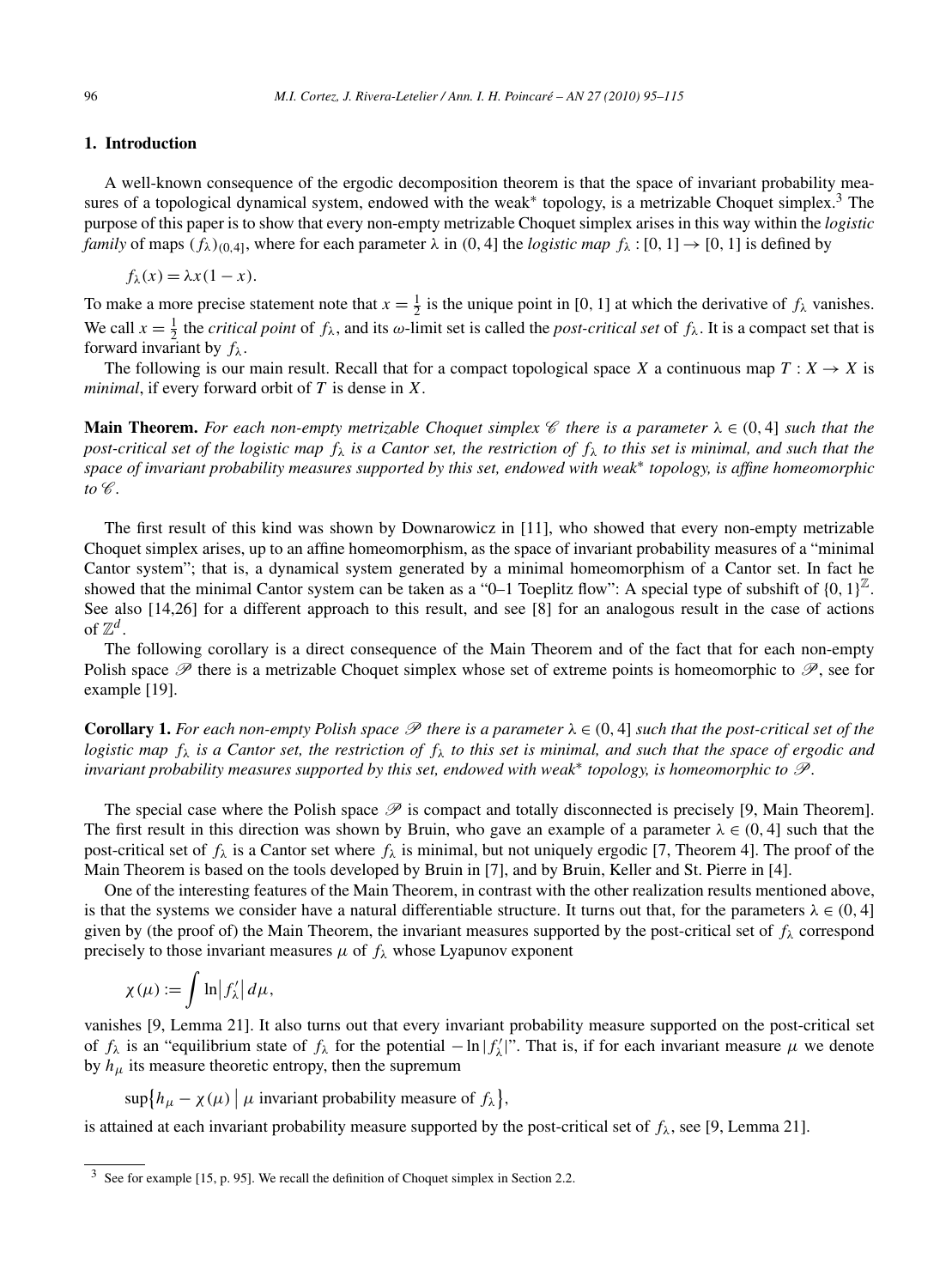We thus obtain the following corollary of the Main Theorem.

**Corollary 2.** For each non-empty metrizable Choquet simplex  $\mathscr C$  there is a parameter  $\lambda \in (0, 4]$  verifying the con*clusions of the Main Theorem, and such that in addition the space of invariant probability measures of fλ* (*resp. equilibrium states of fλ for the potential* −log |*f <sup>λ</sup>*|) *that are of zero Lyapunov exponent, endowed with the weak*<sup>∗</sup> *topology, is affine homeomorphic to*  $\mathscr C$ *.* 

This result is in sharp contrast with the fact that for a logistic map there can be at most one ergodic equilibrium state whose Lyapunov exponent is strictly positive.<sup>4</sup>

For future reference we state a holomorphic version of Corollary 2, shown in Appendix A. For a complex parameter  $\lambda \in \mathbb{C}$  denote by  $P_{\lambda}$  the quadratic polynomial defined by

$$
P_{\lambda}(z) = \lambda z (1 - z),
$$

viewed as a dynamical system acting on C.

**Corollary 3.** For each non-empty metrizable Choquet simplex  $\mathscr C$  there is a parameter  $\lambda \in (0, 4]$  verifying the conclu*sions of the Main Theorem, and such that in addition, if we denote by*  $t_0$  *the Hausdorff dimension of the Julia set of*  $P_\lambda$ *, then the space of invariant probability measures of*  $P_\lambda$  (*resp. equilibrium states of*  $P_\lambda$  *for the potential*  $-t_0 \log |P'_\lambda|$ ) *that are of zero Lyapunov exponent, endowed with the weak<sup>∗</sup> topology, is affine homeomorphic to <sup>€</sup>.* 

We end this introduction by stating some questions that arise naturally from the Main Theorem. To do this, for each  $\lambda \in (0, 4]$  we will denote by  $X_{\lambda}$  the post-critical set of  $f_{\lambda}$ . Given a compact metrizable topological space X and a continuous map  $T: X \to X$ , the Main Theorem implies that there is a parameter  $\lambda \in (0, 4]$  and an affine homeomorphism *H* between the space of invariant probability measures of  $f_\lambda$  supported on  $X_\lambda$ , and the space of invariant probability measures of *T* supported on *X*. It is thus natural to ask whether the parameter  $\lambda \in (0, 4]$  and *H* can be chosen in such a way that *H* is induced by a continuous map between  $X_{\lambda}$  and *X*. More precisely, the question is if  $\lambda \in (0, 4]$  and *H* can be chosen in such a way that there is a continuous map  $h: X_{\lambda} \to X$  such that for each invariant probability measure  $\mu$  supported by  $X_{\lambda}$  we have  $H(\mu) = h_*\mu$ .

This type of problem is very well understood in the setting of minimal Cantor systems: Giordano, Putnam, and Skau have shown in [18] that for two minimal Cantor systems  $(X, T)$  and  $(X', T')$  there exists a homeomorphism  $h: X \to X'$  that induces an affine homeomorphism between the corresponding spaces of invariant probability measures, if, and only if,  $(X, T)$  and  $(X', T')$  are "orbit equivalent": There is a homeomorphism between *X* and *X'* mapping each orbit of  $T$  to an orbit of  $T'$ . Furthermore, to each minimal Cantor system  $(X, T)$  one can associate a dimension group that is a complete invariant for the orbit equivalence relation [18]: Two minimal Cantor systems are orbit equivalent if, and only if, the corresponding dimension groups are isomorphic as ordered groups with unit.5

It is thus natural to look for a special class of minimal Cantor systems realizing all of the orbit equivalent classes. Since the dimension group associated to each Toeplitz flow contains the dimension group of an odometer as a subgroup [14, Section 4.1], the class of Toeplitz flows is not sufficient to realize all orbit equivalence classes, in spite of the fact that this class realizes all the non-empty metrizable Choquet simplices as sets of invariant probability measures [11].

So the question remains whether minimal post-critical sets of logistic maps realize all orbit equivalence classes. In order to formulate a precise question we will consider natural extensions to stay in the class of minimal Cantor systems, and use the generalized odometer associated to a kneading map, see Sections 2.3, 4.1 for definitions.

<sup>&</sup>lt;sup>4</sup> This follows from a result of Ledrappier in [22], that every such equilibrium state is absolutely continuous with respect to the Lebesgue measure, and from the fact that logistic maps are ergodic with respect to the Lebesgue measure [5].

<sup>&</sup>lt;sup>5</sup> The dimension group is defined as the quotient of the space of continuous functions defined on *X* and taking values in  $\mathbb{Z}$ , by the subgroup of functions whose integral with respect to each invariant measure vanishes; the positive cone is the set of those classes containing a function taking values in  $\mathbb{N}_0$ , and the unit is the class of the constant function equal to 1. See for example [18, Theorem 1.13].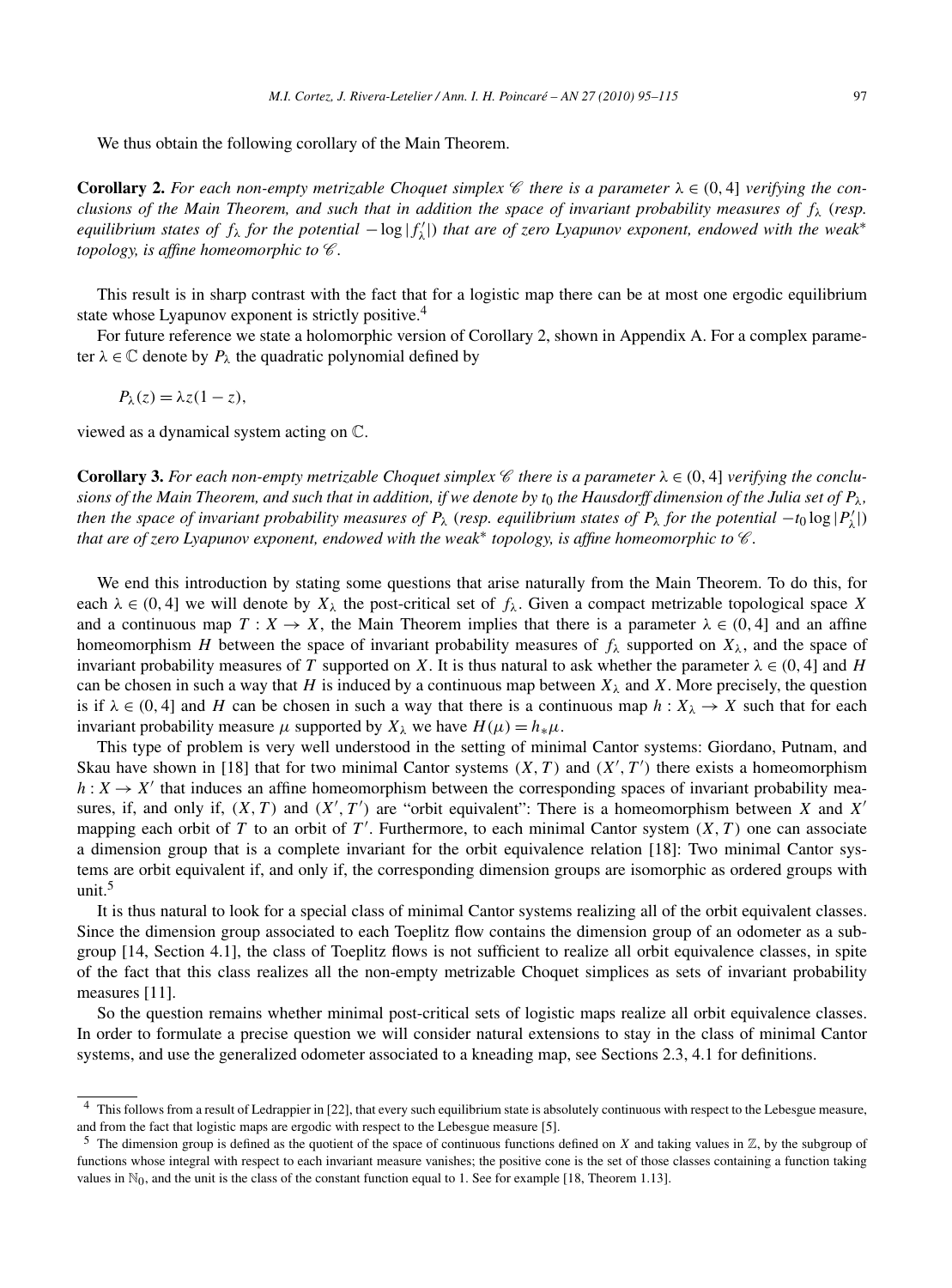**Question 4.** Does every orbit equivalence class contain the natural extension of a generalized odometer associated to a kneading map?

**Question 5.** Does every uniquely ergodic orbit equivalence class contain the natural extension of a generalized odometer associated to a kneading map?

It is well known that every odometer can be realized, up to a homeomorphism, as the post-critical set of an infinitely renormalizable logistic map, see also [3]. In Section 5.4 we give an example of a uniquely ergodic generalized odometer associated to a kneading map, whose natural extension is not orbit equivalent to an odometer, nor to a Toeplitz flow.

# *1.1. Notes and references*

Although Corollary 1 is stronger than [9, Main Theorem], we use this last result in the proof of the Main Theorem to deal with case of finite dimensional Choquet simplices.

We have stated the Main Theorem and Corollary 1 for the logistic family for simplicity. We show that an analogous statement holds for each full family of unimodal maps, as well as for the family of symmetric tent maps. See Section 2.3 for definitions. In fact, for each infinitely dimensional metrizable Choquet simplex we construct kneading map *Q* such that the conclusions of the Main Theorem hold for each unimodal map whose kneading map is *Q*, see Section 3. Furthermore the kneading map satisfies for every  $k \in \mathbb{N}_0$  the inequality  $Q(k) \leq \max\{0, k - 2\}$  (part 1 of Lemma 11), and therefore every full family of unimodal maps, as well as the family of symmetric tent maps, contains a unimodal map whose kneading map is *Q*. For the case of finite dimensional Choquet simplices see [9, Remark 1].

Similarly, it follows from [9, Lemma 21] that Corollary 2 holds for every full family of S-unimodal maps.

See [12, §15] for a survey on realization results concerning Toeplitz flows.

See [17] for the realization of some concrete simplices as the space of invariant measures of minimal Cantor systems.

# *1.2. Strategy and organization*

In this section we explain the strategy of the proof of the Main Theorem and simultaneously describe the organization of the paper.

We only deal with infinitely dimensional Choquet simplices, the finite dimensional case being covered by [9, Main Theorem]. We use a result of Lazar and Lindenstrauss that characterizes infinite dimensional metrizable Choquet simplices as inverse limits of stochastic matrices, see Theorem 7 in Section 2.2.

We describe the logistic maps in the Main Theorem through their associated "kneading map", see Section 2.3 for the definition of kneading map and further background on unimodal maps. In fact, the conclusions of the Main Theorem are valid for each unimodal map having the same kneading map as  $f_\lambda$ . To ensure that the post-critical set is a Cantor set where the unimodal map is minimal, it is enough to require that the kneading map diverges to  $+\infty$ (Proposition 10).

In Section 3.1 we introduce a class of kneading maps that diverge to  $+\infty$ . In Section 3.2 we state a result describing the space of invariant measures supported on the post-critical set of a unimodal map with a kneading map in this class (Theorem A). In Section 3.2 we also give a proof of the Main Theorem assuming Theorem A.

In Section 4.1 we recall the definition and some properties of the generalized odometer associated to a kneading map, that was introduced in [4]. In Section 5.1 we show that for a unimodal map whose kneading map *Q* is as in Section 3.1, the space of invariant probability measures supported by the post-critical set is affine homeomorphic to that of the generalized odometer associated to *Q*. In turn, this space is affine homeomorphic to the corresponding space of the Bratteli–Vershik system associated to *Q*, introduced in [7]; see [7, Proposition 2] or Theorem 14 in Section 4.4. The advantage of this last space is that it can be described explicitly as an inverse limit of some "transition matrices", see Section 4.3. We calculate the transition matrices and some of their products in Section 5.2, and give the proof of Theorem A in Section 5.3.

In Section 5.4 we give an example of a uniquely ergodic generalized odometer associated to a kneading map whose natural extension is not orbit equivalent to a Toeplitz flow.

In Appendix A we give the proof of Corollary 3.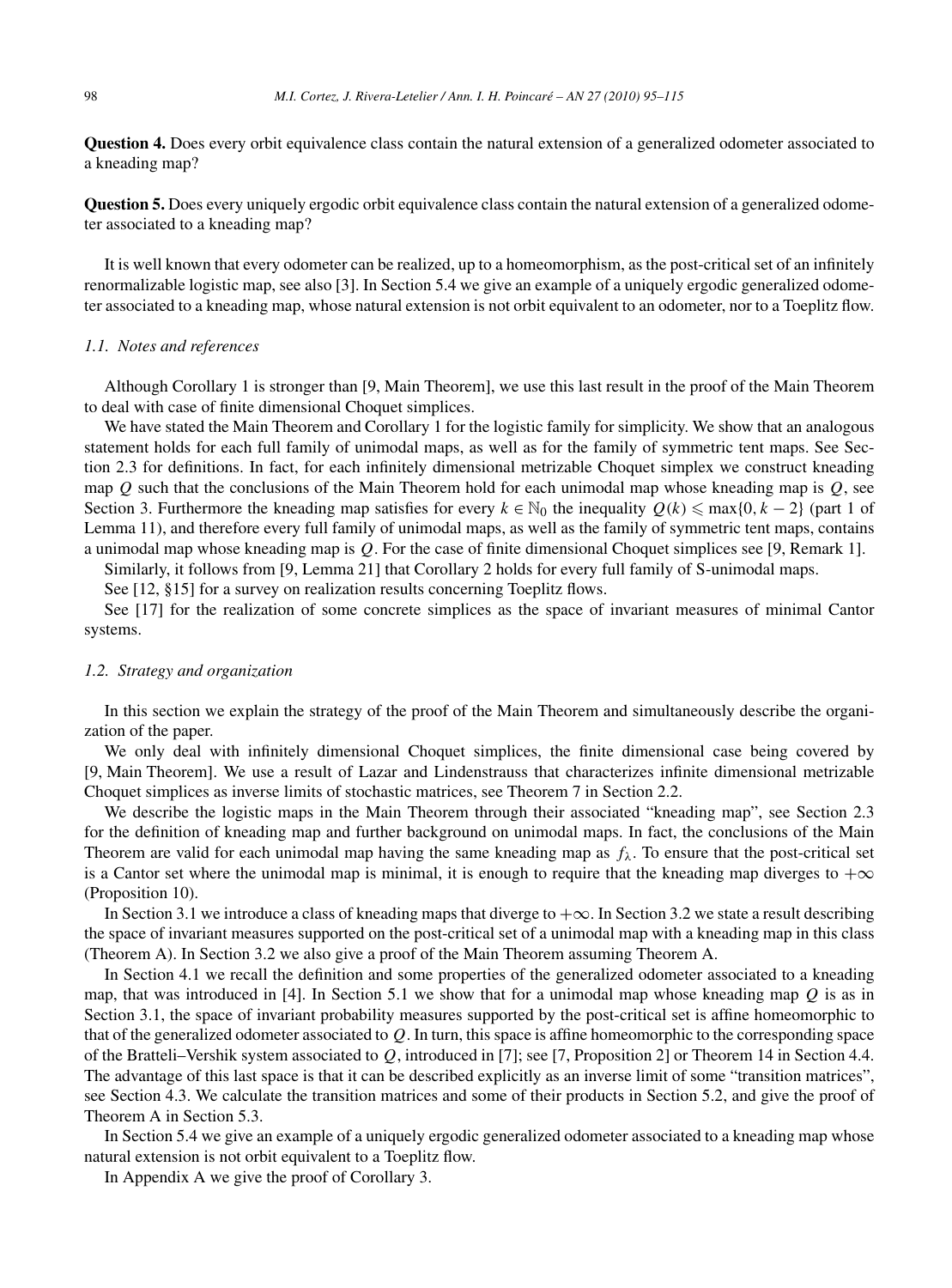#### **2. Preliminaries**

After fixing some notation in Section 2.1, we review some concepts and results about Choquet simplices (Section 2.2), and unimodal maps (Section 2.3).

Throughout the rest of this article N denotes the ring of strictly positive integers and  $\mathbb{N}_0 := \mathbb{N} \cup \{0\}$ . We will use the interval notation for subsets of  $\mathbb{N}_0$ : For *n*, *n'*  $\in$   $\mathbb{N}_0$  such that *n'*  $\geq$  *n*, we put

$$
[n, n'] := \{k \in \mathbb{N}_0 \mid n \leq k \leq n'\},\
$$

and we put  $[n, n'] := \emptyset$  when  $n' < n$ .

#### *2.1. Linear algebra*

Given a non-empty finite set *V*, for each  $v \in V$  we denote by  $\vec{e}_v \in \mathbb{R}^V$  the vector having all of its coordinates equal to 0, except for the coordinate corresponding to *v* that is equal to 1. Notice in particular that  $\{\vec{e}_v \mid v \in V\}$  is a base of  $\mathbb{R}^V$ . Furthermore we will denote by  $\Delta_V$  the *unit simplex* in  $\mathbb{R}^V$ , which is defined as the (closed) convex hull of  $\{\vec{e}_v \mid v \in V\}$  in  $\mathbb{R}^V$ , and by  $\|\cdot\|_1$  the norm on  $\mathbb{R}^V$  defined by  $\|\sum_{v \in V} \alpha_v \vec{e}_v\|_1 = \sum_{v \in V} |\alpha_v|$ . Observe that  $\|\cdot\|_1$  is constant equal to 1 on  $\Delta V$ .

Given non-empty finite sets *V*, *V'* denote by  $\mathcal{M}_{V,V'}$  the group of matrices whose entries are real and indexed by  $V \times V'$ . For a matrix  $A \in \mathcal{M}_{V,V'}$  we denote by  $A^t$  the transpose of A, and for  $(v, v') \in V \times V'$  we denote by  $A(v, v')$  the corresponding entry of A, and by  $A(\cdot, v')$  the corresponding column vector of A. Given column vectors  $\{\vec{x}_{v'} \mid v' \in V'\}$  in  $\mathbb{R}^V$  we denote by  $(\vec{x}_{v'})_{v' \in V'}$  the matrix in  $\mathcal{M}_{V,V'}$  whose column vector corresponding to the coordinate  $v'$  is equal to  $\vec{x}_{v'}$ .

We say that a matrix *A* is (left) *stochastic* if all of its entries are non-negative and if the sum of all the entries in each column is equal to 1. Observe that a stochastic matrix in  $\mathcal{M}_{V,V'}$  maps  $\Delta_{V'}$  into  $\Delta_V$ , and that the product of stochastic matrices is stochastic.

**Lemma 6.** Let V, V' be non-empty finite sets and let  $A \in \mathcal{M}_{V,V'}$  be a stochastic matrix. Then for each  $\vec{w}, \vec{w}' \in \Delta_V$ *we have*

$$
\left\|A(\vec{w})-A(\vec{w}')\right\|_1 \leqslant \|\vec{w}-\vec{w}'\|_1.
$$

**Proof.** Putting  $\vec{w} = (w_v)_{v \in V}$  and  $\vec{w}' = (w'_v)_{v \in V'}$ , we have

$$
\|A(\vec{w}) - A(\vec{w}')\|_1 \leq \sum_{v \in V} \|(w_v - w'_v)A(\vec{e}_v)\|_1 = \sum_{v \in V} |w_v - w'_v| = \|\vec{w} - \vec{w}'\|_1.
$$

#### *2.2. Choquet simplices*

A compact, convex, and metrizable subset  $\mathscr C$  of a locally convex real vector space is said to be a (metrizable) *Choquet simplex*, if for each  $v \in \mathscr{C}$  there is a unique probability measure  $\mu$  that is supported on the set of extreme points of  $\mathscr{C}$ , and such that  $\int x d\mu(x) = v$ . See for example [1, §II.3] for several characterizations of Choquet simplices.

In the proof of the Main Theorem we will make use of the following characterization of infinite dimensional metrizable Choquet simplices.

**Theorem 7.** *(See [24, Corollary, p. 186].) Given an infinite dimensional Choquet simplex*  $\mathscr{C}$ *, for each*  $n \in \mathbb{N}$  *there is* a surjective affine map  $A_n: \Delta_{[0,n+1]} \to \Delta_{[0,n]}$  such that  $\varprojlim_n(\Delta_{[0,n+1]},A_n)$  is affine homeomorphic to  $\mathscr C$ .

The following lemma is a simple consequence of the previous theorem. We will say that a sequence  $(A_n)_{n\in\mathbb{N}}$  as in the theorem is *normalized*, if for every  $n \in \mathbb{N}$  and  $j \in [0, n]$  we have  $A_n(\vec{e}_j) = \vec{e}_j$ .

**Lemma 8.** *For every infinite dimensional metrizable Choquet simplex* C *there is a normalized sequence of linear*  $maps (A_n)_{n \in \mathbb{N}}$  *such that*  $\varprojlim_n (\Delta_{[0,n+1]},A_n)$  *is affine homeomorphic to*  $\mathscr{C}$ *.*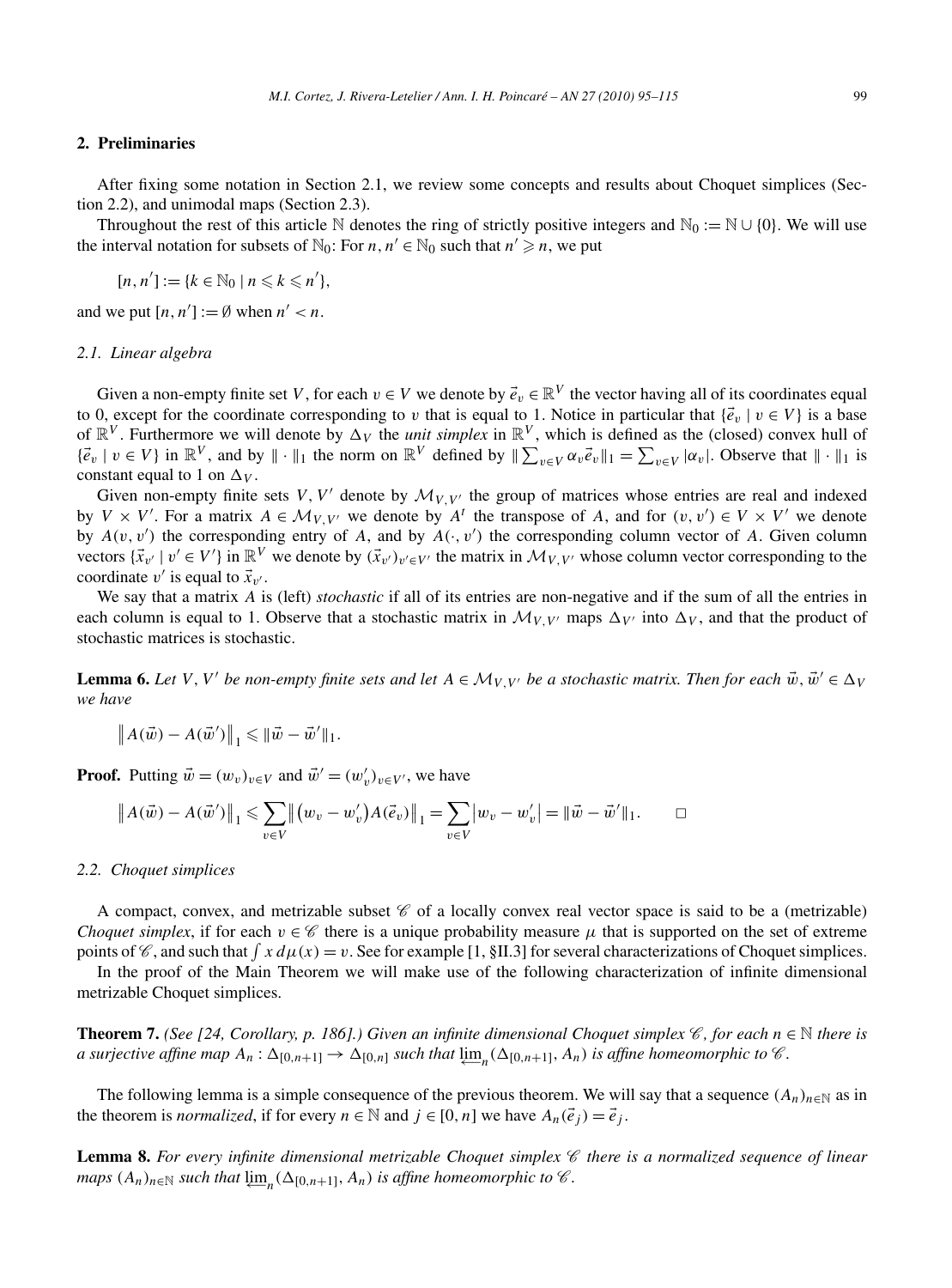**Proof.** Let  $(A_n)_{n \in \mathbb{N}}$  be a sequence of affine maps given by Theorem 7.

For each  $n \in \mathbb{N}$  define a permutation  $\sigma_n$  of [0, n] by induction as follows. Let  $\sigma_1$  be the identity, and suppose that for some  $n \in \mathbb{N}$  the permutation  $\sigma_n$  is already defined. Since  $A_n$  maps  $\Delta_{[0,n+1]}$  surjectively onto  $\Delta_{[0,n]}$ , for each  $j \in [0,n]$ there is  $k \in [0, n + 1]$  such that  $\overrightarrow{A}_n(\vec{e}_k) = \vec{e}_j$ . Equivalently, there is a map  $\iota_n : [0, n] \to [0, n + 1]$  such that for each  $j \in [0, n]$  we have  $A_n(\vec{e}_{t_n}(j)) = \vec{e}_j$ . Let  $\sigma_{n+1}$  be the unique permutation of  $[0, n+1]$  such that for each  $j \in [0, n]$  we have  $\sigma_{n+1}(\iota_n(j)) = \sigma_n(j)$ .

For each *n* let  $H_n : \mathbb{R}^{[0,n]} \to \mathbb{R}^{[0,n]}$  be the linear map so that for each  $j \in [0,n]$  we have  $H_n(\vec{e}_j) = \vec{e}_{\sigma_n(j)}$ . Then, by the definition of  $(\sigma_n)_{n \in \mathbb{N}}$  it follows that for each  $n \in \mathbb{N}$  the linear map  $A_n := H_n \circ \widetilde{A}_n \circ H_{n+1}^{-1}$  maps  $\Delta_{[0,n+1]}$  surjectively onto  $\Delta_{[0,n]}$ , and that for every *j* ∈ [0, *n*] we have  $A_n(\vec{e}_j) = \vec{e}_j$ . Therefore the sequence of linear maps  $(A_n)_{n \in \mathbb{N}}$  is normalized, and  $(H_n)_{n \in \mathbb{N}}$  induces a linear homeomorphism between  $\varprojlim_n(\Delta_{[0,n+1]}, A_n)$  and  $\varprojlim_n(\Delta_{[0,n+1]}, A_n)$ . □

We end this section with the following general lemma.

**Lemma 9.** For each  $n \in \mathbb{N}$  let  $A_n, B_n : \mathbb{R}^{[0,n+1]} \to \mathbb{R}^{[0,n]}$  be stochastic matrices such that

$$
\sum_{n\in\mathbb{N}}\sup\{\left\|A_n(\vec{v})-B_n(\vec{v})\right\|_1\big|\vec{v}\in\Delta_{[0,n+1]}\}<+\infty.
$$

*Then the inverse limits*  $\lim_{n \to \infty} (\Delta_{[0,n+1]}, A_n)$  *and*  $\lim_{n \to \infty} (\Delta_{[0,n+1]}, B_n)$  *are affine homeomorphic. In particular, if both*  $(A_n)_{n \in \mathbb{N}}$  *and*  $(B_n)_{n \in \mathbb{N}}$  *are normalized and* 

$$
\sum_{n\in\mathbb{N}}\left\|A_n(\vec{e}_{n+1})-B_n(\vec{e}_{n+1})\right\|_1<+\infty,
$$

*then the inverse limits*  $\varprojlim_n(\Delta_{[0,n+1]},A_n)$  *and*  $\varprojlim_n(\Delta_{[0,n+1]},B_n)$  *are affine homeomorphic.* 

**Proof.** Let  $x := (\vec{x}_n)_{n \in \mathbb{N}} \in \varprojlim_n (\Delta_{[0,n+1]}, A_n)$ . For each  $n, m \in \mathbb{N}$  such that  $m \geq n$  define

$$
\vec{x}_{n,m} := B_n \cdots B_m \vec{x}_{m+1} \in \Delta_{[0,n]}.
$$

In particular we have  $\vec{x}_{n,n} = \vec{x}_n$ .

When  $m > 0$  we have

$$
\begin{aligned} \|\vec{x}_n - \vec{x}_{n,m}\|_1 &= \|A_n \cdots A_m \vec{x}_{m+1} - B_n \cdots B_m \vec{x}_{m+1}\|_1 \\ &\le \|A_n \cdots A_m \vec{x}_{m+1} - B_n A_{n+1} \cdots A_m \vec{x}_{m+1}\|_1 + \|B_n A_{n+1} \cdots A_m \vec{x}_{m+1} - B_n \cdots B_m \vec{x}_{m+1}\|_1. \end{aligned}
$$

From Lemma 6 we get

$$
||B_nA_{n+1}\cdots A_m\vec{x}_{m+1}-B_n\cdots B_m\vec{x}_{m+1}||_1\leq ||A_{n+1}\cdots A_m\vec{x}_{m+1}-B_{n+1}\cdots B_m\vec{x}_{m+1}||_1,
$$

and since

$$
||A_n\cdots A_m\vec{x}_{m+1}-B_nA_{n+1}\cdots A_m\vec{x}_{m+1}||_1\leqslant \sup\{v\in \Delta_{[0,n+1]}\colon ||A_nv-B_nv||_1\},\
$$

we deduce, after an induction argument, that

$$
\|\vec{x}_n - \vec{x}_{n,m}\|_1 \leq \sum_{k=n}^m \sup \{ \|A_k v - B_k v\|_1 \mid v \in \Delta_{[0,k+1]} \}.
$$
\n(2.1)

By hypothesis and from Eq. (2.1), we deduce that for a fixed  $n \in \mathbb{N}$ , the sequence  $(\vec{x}_{n,m})_{m \geq n}$  is a Cauchy sequence in  $\Delta_{[0,n]}$ . We denote by  $H_n(x)$  its limit. Observe that for each  $n \in \mathbb{N}$ , the sequence  $(B_n \vec{x}_{n+1,m})_{m \geq n+1}$  converges to both  $B_n H_{n+1}(x)$  and  $H_n(x)$ . This implies that  $(H_n(x))_{n \in \mathbb{N}} \in \varprojlim_n (\Delta_{[0,n+1]}, B_n)$ . Thus the transformation

$$
H: \varprojlim_n (\Delta_{[0,n+1]}, A_n) \to \varprojlim_n (\Delta_{[0,n+1]}, B_n)
$$

given by  $H(x) = (H_n(x))_{n \in \mathbb{N}}$  is well defined. This map is clearly affine. We will show that *H* is a homeomorphism.

In order to verify that *H* is continuous, we just need to show that for each  $m \in \mathbb{N}$  the map  $H_m$  is continuous. As  $\varprojlim_n(\Delta_{[0,n+1]},A_n)$  is metrizable we just need to show that  $H_m$  is sequentially continuous. To do this, fix  $\varepsilon > 0$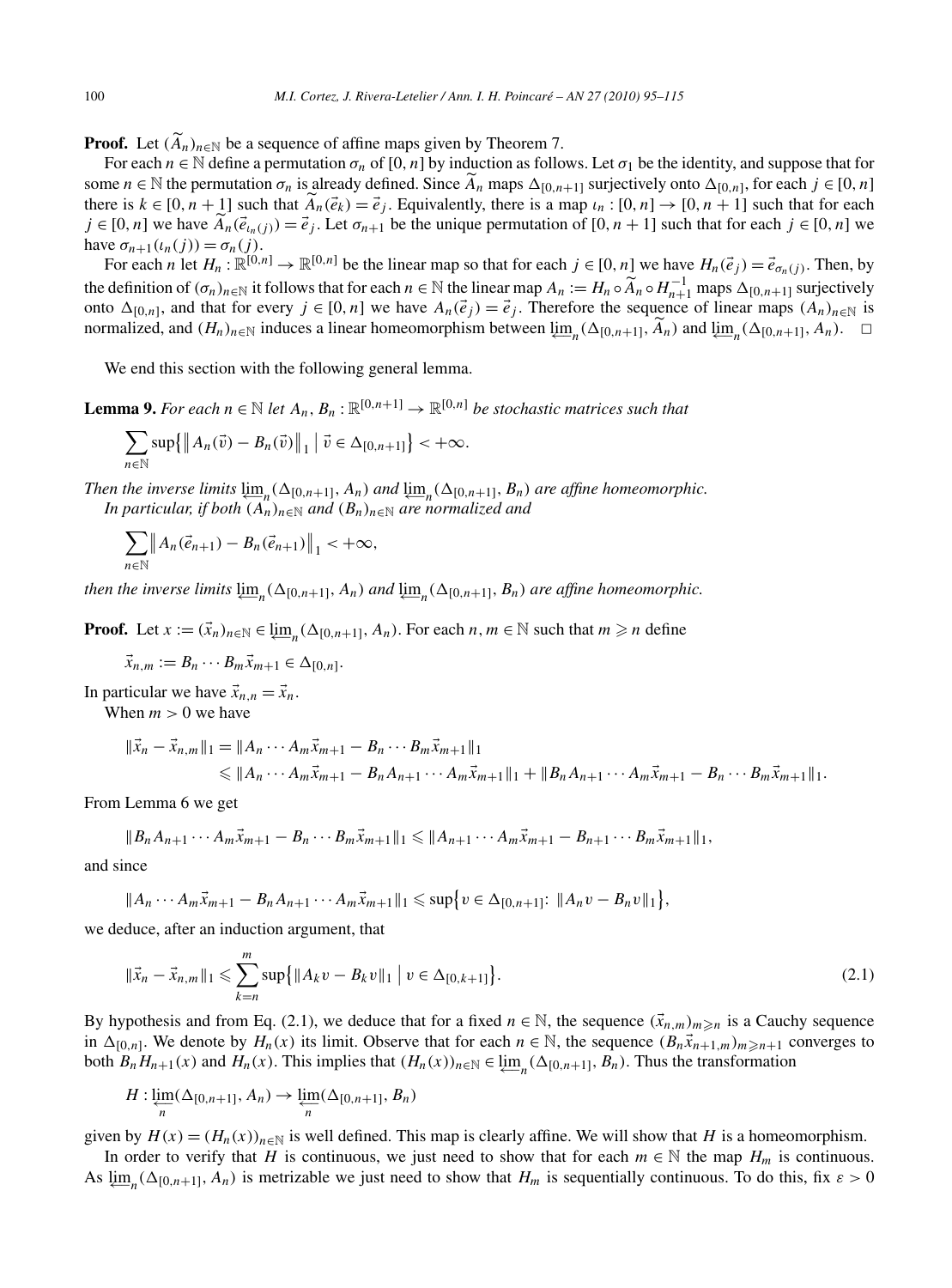and consider a sequence  $(x^{(n)})_{n \in \mathbb{N}} := ((\vec{x}_m^{(n)})_{m \in \mathbb{N}})_{n \in \mathbb{N}}$  in  $\varprojlim_n(\Delta_{[0,n+1]}, A_n)$  that converges to  $x = (\vec{x}_n)_{n \in \mathbb{N}}$ . For each *n, m, k* ∈  $\mathbb N$  such that *k*  $\geq m$  we have

$$
\|H_m(x^{(n)}) - H_m(x)\|_1 \le \|H_m(x^{(n)}) - B_m \cdots B_k \vec{x}_{k+1}^{(n)}\|_1 + \|B_m \cdots B_k \vec{x}_{k+1}^{(n)} - B_m \cdots B_k \vec{x}_{k+1}\|_1
$$
  
+  $||B_m \cdots B_k \vec{x}_{k+1} - H_m(x)||_1$   
 $\le \|H_m(x^{(n)}) - B_m \cdots B_k \vec{x}_{k+1}^{(n)}\|_1 + \|\vec{x}_{k+1}^{(n)} - \vec{x}_{k+1}\|_1$   
+  $||B_m \cdots B_k \vec{x}_{k+1} - H_m(\vec{x}_m)||_1$ .

We choose *k* sufficiently large so that

$$
\|H_m(x^{(n)})-B_m\cdots B_k\vec{x}_{k+1}^{(n)}\|_1, \|B_m\cdots B_k\vec{x}_{k+1}-H_m(x)\|_1\leq \frac{\varepsilon}{3},
$$

and *n* such that  $||x_{k+1}^{(n)} - \vec{x}_{k+1}||_1 \le \varepsilon/3$ . We get

$$
||H_m(x^{(n)}) - H_m(x)||_1 \leq \varepsilon.
$$

This shows the continuity of *Hm*, and hence that of *H*.

To show that *H* is a homeomorphism we define in a similar way,

$$
L: \varprojlim_n(\Delta_{[0,n+1]}, B_n) \to \varprojlim_n(\Delta_{[0,n+1]}, A_n).
$$

Observe that by Lemma 6 we get

$$
\|L_n(H_n(x)) - \vec{x}_n\|_1 \le \|L_n(H_n(x)) - A_n \cdots A_m H_{m+1}(x)\|_1 + \|A_n \cdots A_m H_{m+1}(x) - A_n \cdots A_m \vec{x}_{m+1}\|_1
$$
  

$$
\le \|L_n(H_n(x)) - A_n \cdots A_m H_{m+1}(x)\|_1 + \|H_{m+1}(x) - \vec{x}_{m+1}\|_1.
$$

By definition of *L*, we have  $\lim_{m\to\infty} ||L_n(H_n(x)) - A_n \cdots A_m H_{m+1}(x)||_1 = 0$ , and from (2.1) we have  $\lim_{m\to\infty}$   $||H_{m+1}(x) - \vec{x}_{m+1}||_1 = 0$ . Thus we conclude that *L* and *H* are inverse of each other.  $\Box$ 

# *2.3. Unimodal maps, cutting times and the kneading map*

A continuous map  $f : [0, 1] \rightarrow [0, 1]$  is *unimodal* if  $f(0) = f(1) = 0$ , and if there exists a point  $c \in [0, 1]$  such that *f* is strictly increasing on [0*,c*], and strictly decreasing on [*c,* 1]. The point *c* is called the *turning* or *critical point* of *f*. For each  $\lambda \in (0, 4]$  the logistic map  $f_{\lambda}$  is a unimodal with critical point  $x = \frac{1}{2}$ .

Let *f* be a unimodal map with critical point *c*. The *ω*-limit of *c* will be called the *post-critical set* of *f* . When either  $f(c) \leq c$  or  $f^2(c) \geq c$ , it is easy to see that the post-critical set of f reduces to a single point. We will thus (implicitly) assume from now on that for each unimodal map f that we consider we have  $f^2(c) < c < f(c)$ .

To describe the dynamics of a unimodal map *f* on its post-critical set, we will make the following definitions. Let *c* be the critical point of *f* and for each  $n \ge 1$  put  $c_n = f^n(c)$ . Define the sequence of compact intervals  $(D_n)_{n \ge 1}$ inductively by  $D_1 = [c, c_1]$ , and for each  $n \ge 2$ , by

$$
D_n = \begin{cases} f(D_{n-1}) & \text{if } c \notin D_{n-1}, \\ [c_n, c_1] & \text{otherwise.} \end{cases}
$$

An integer  $n \ge 1$  will be called a *cutting time* if  $c \in D_n$ . We will denote by  $(S_k)_{k \ge 0}$  the sequence of all cutting times. From our assumption that  $f^2(c) < c < f(c)$  it follows that  $S_0 = 1$  and  $S_1 = 2$ .

It can be shown that if *S* and  $S' > S$  are consecutive cutting times, then  $S' - S$  is again a cutting time, and that this cutting time is less than or equal to *S* when *f* has no periodic attractors, see for example [6,20]. That is, if *f* has no periodic attractors then for each  $k \geq 1$  there is a non-negative integer  $Q(k)$ , such that  $Q(k) \leq k - 1$ , and

$$
S_k - S_{k-1} = S_{Q(k)}.
$$

Putting  $Q(0) = 0$ , the function  $Q : \mathbb{N}_0 \to \mathbb{N}_0$  so defined is called the *kneading map* of f. It follows from the recursion formula above, and from  $S_0 = 1$ , that the sequence  $(S_k)_{k \geq 0}$  of cutting times is determined by *Q*.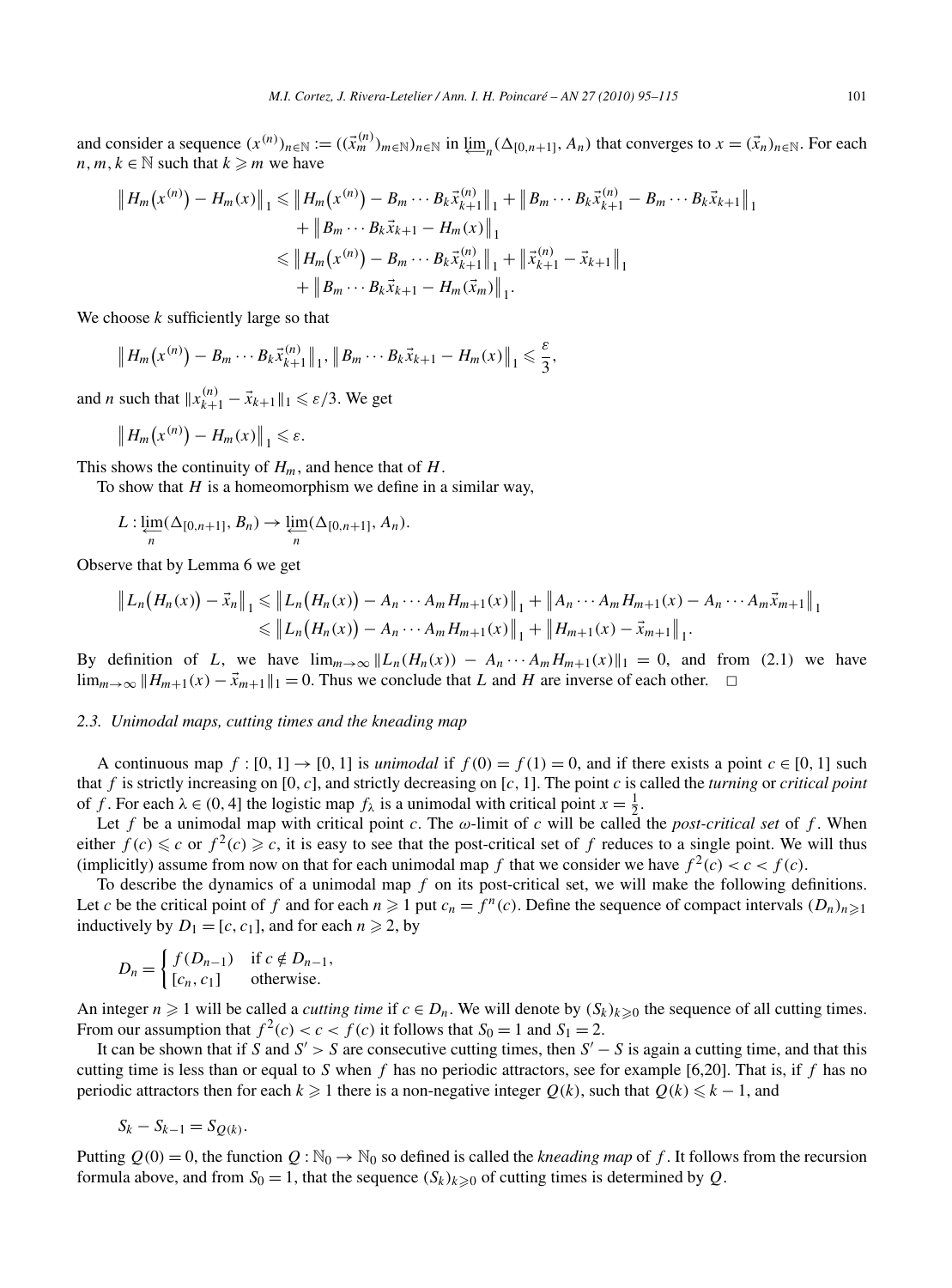We will say that a function  $Q : \mathbb{N}_0 \to \mathbb{N}_0$  is a *kneading map* if there is a unimodal map f with critical point c, such that  $f^2(c) < c < f(c)$ , such that f has no periodic attractors and such that the kneading map of f is equal to Q. If we denote by  $\geq$  the lexicographical ordering in  $\mathbb{N}_0^{\mathbb{N}_0}$ , then a function  $Q : \mathbb{N}_0 \to \mathbb{N}_0$  is a kneading map if and only if  $Q(0) = 0$ , for each  $k \ge 1$  we have  $Q(k) \le k - 1$ , and if for each  $k \ge 1$  we have

$$
\left\{Q(k+j)\right\}_{j\geqslant 1} \succcurlyeq \left\{Q\big(Q\big(Q(k)\big)+j\big)\right\}_{j\geqslant 1},\tag{2.2}
$$

see [6,20]. Notice in particular that, if  $Q : \mathbb{N}_0 \to \mathbb{N}_0$  is non-decreasing,  $Q(0) = 0$  and for each  $k \geq 1$  we have  $Q(k) \leq$  $k - 1$ , then *Q* is a kneading map.

We will need the following well-known facts, see for example the proof of [9, Proposition 4] for precise references.

**Proposition 10.** Let  $f$  be a unimodal map whose kneading map diverges to  $+\infty$ . Then the post-critical set of  $f$  is *a Cantor set, and the restriction of f to this set is minimal and has zero topological entropy. Furthermore, if f is a unimodal map having the same kneading map as f , then the space of invariant probability measures of f supported on the post-critical set of f is affine homeomorphic to that of f .*

#### **3. Reduced statement**

The purpose of this section is to prove the Main Theorem assuming a result we state as Theorem A. We start introducing a class of kneading maps in Section 3.1. In Section 3.2 we state a result describing the space of invariant probability measures supported on the post-critical set of a unimodal map with a kneading map in this class (Theorem A). In Section 3.2 we also give a proof of the Main Theorem assuming Theorem A.

# *3.1. Kneading maps*

Throughout the rest of this paper we denote by  $(r_n)_{n \in \mathbb{N}_0}$  the sequence of integers defined by  $r_n = \frac{(n+1)(n+2)}{2}$ . Note that for each  $n \in \mathbb{N}$  we have  $r_n = r_{n-1} + n + 1$ .

For each  $n \in \mathbb{N}$  let  $\vec{a}_n := (a_{n,0}, \ldots, a_{n,n}) \in \mathbb{N}^{[0,n]}$  be given and let  $q := (q_r)_{r \geq 0}$  be an increasing sequence of integers such that  $q_0 = 0$ , and such that for each  $n \in \mathbb{N}$  we have

$$
q_{r_n} - q_{r_n - 1} = a_{n,0} + \dots + a_{n,n}.\tag{3.1}
$$

If we put  $a := (\vec{a}_n)_{n \in \mathbb{N}}$ , then we will define a kneading map  $Q_{(a,q)} : \mathbb{N}_0 \to \mathbb{N}_0$  as follows. For each  $n \in \mathbb{N}_0$  put

$$
I_n = [q_{r_n-1} + 1, q_{r_n}]
$$
 and  $J_n = [q_{r_n} + 1, q_{r_{n+1}-1}],$ 

and note that  $\{I_n, J_n \mid n \in \mathbb{N}\}$  is a partition of N. Furthermore, for each  $n \in \mathbb{N}$  and  $m \in [0, n]$  define

$$
I_{n,m} = \left[ \left( q_{r_n-1} + 1 + \sum_{i=0}^{m-1} a_{n,i} \right), \left( q_{r_n-1} + \sum_{i=0}^{m} a_{n,i} \right) \right]
$$

and

$$
J_{n,m} = [q_{r_n+m} + 1, q_{r_n+m+1}].
$$

By (3.1) the collection  $\{I_{n,m} | m \in [0,n]\}$  is a partition of  $I_n$ . Since for each  $n \in \mathbb{N}$  we have  $r_{n+1} = r_n + n + 2$ , the collection  $\{J_{n,m} | m \in [0,n]\}$  is a partition of  $J_n$ .

With these notations we put

$$
Q_{(a,q)} := \sum_{n \in \mathbb{N}} \sum_{m=0}^{n} q_{r_{n-1}+m} (\mathbf{1}_{I_{n,m}} + \mathbf{1}_{J_{n,m}}).
$$

Note that  $Q_{(a,q)}^{-1}(0) = [0, q_2], Q_{(a,q)}(\mathbb{N}_0) = \{q_r \mid r \in \mathbb{N}_0\}$  and that for each *n* ∈  $\mathbb N$  we have

$$
Q_{(a,q)}(I_n) = Q_{(a,q)}(J_n) = \{q_{r_{n-1}}, q_{r_{n-1}+1}, \ldots, q_{r_{n-1}+n}\} \subset I_{n-1} \cup J_{n-1}.
$$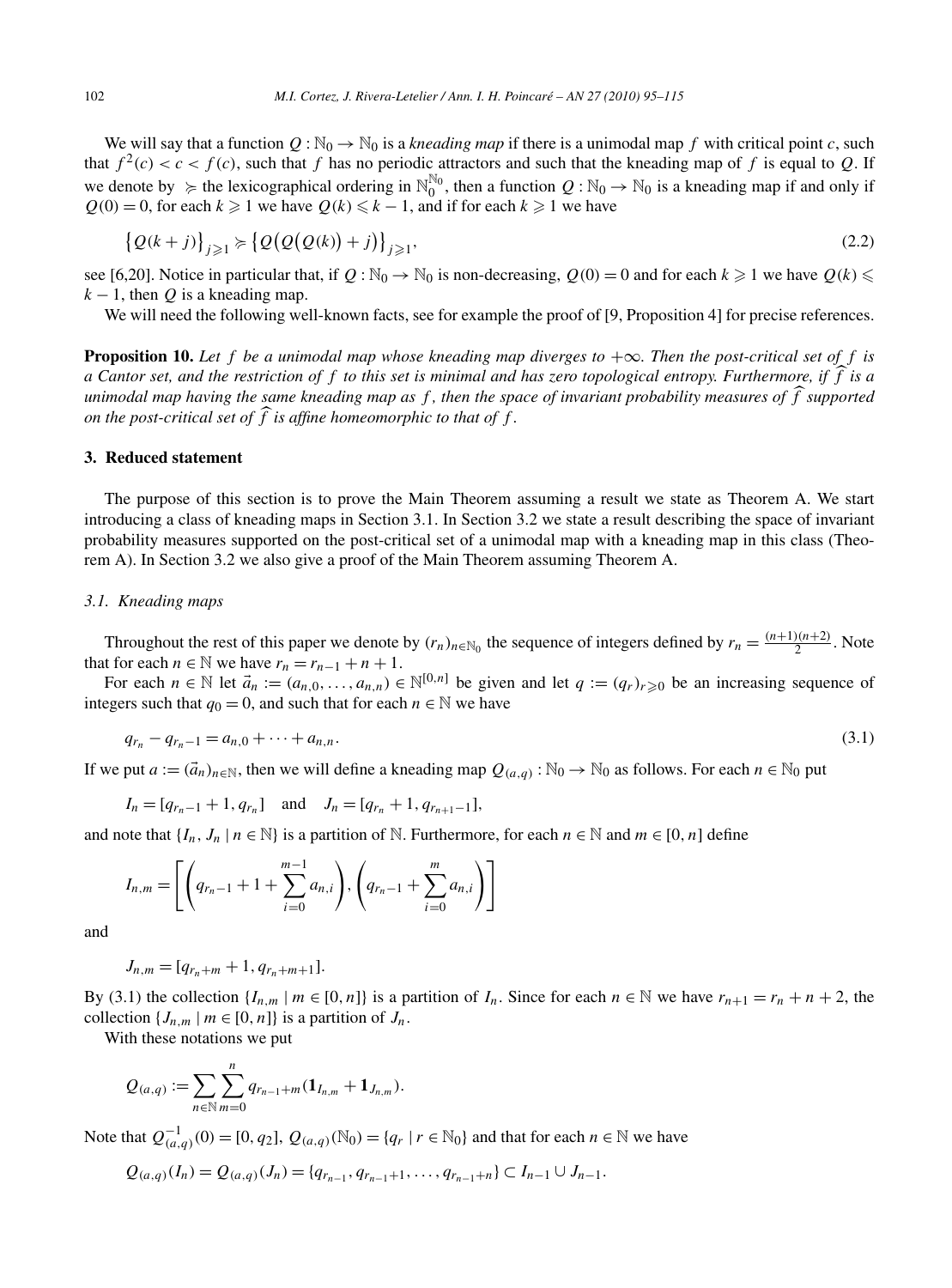**Lemma 11.** *For*  $a := (\vec{a}_n)_{n \in \mathbb{N}}, q = (q_r)_{r \in \mathbb{N}_0}$  *and*  $Q_{(a,q)}$  *as above, the following properties hold.* 

1. *For each*  $k \in \mathbb{N}_0$  *we have*  $Q_{(a,q)}(k) \leq \max\{0, k-2\}$ .

2. *The function*  $Q_{(a,a)}$  *is a kneading map and for every*  $k \geq q_5 + 1$  *we have* 

$$
Q_{(a,q)}(k+1) \geq Q_{(a,q)}\big(Q_{(a,q)}\big(Q_{(a,q)}(k)\big)+1\big)+2.\tag{3.2}
$$

**Proof.** Put  $Q := Q_{(a,q)}$ .

**1.** For *k* ∈ [0, *q*<sub>2</sub>] we have *Q*(*k*) = 0 so the inequality is satisfied in this case. Let *k* ∈ N be such that  $k ≥ q_2 + 1$ , so there is *n* ∈ N such that  $k \in I_n \cup J_n = [q_{r_n-1} + 1, q_{r_{n+1}-1}]$ . Thus  $Q(k) \leq q_{r_{n-1}+n} = q_{r_n-1}$ , so when  $k \neq q_{r_n-1} + 1$  we have  $Q(k) \leq k - 2$ . Finally observe that

$$
Q(q_{r_n-1}+1)=q_{r_{n-1}}\leqslant q_{r_{n-1}+n}-n\leqslant q_{r_n-1}-1.
$$

**2.** Let *k* ∈ N be such that *k*  $\geq q_5$ , so there is *n*  $\geq$  2 such that *k* + 1 ∈ *I<sub>n</sub>* ∪ *J<sub>n</sub>*. Then  $Q(k + 1) \geq q_{r_{n-1}}$ ,  $Q(k) \leq q_{r_{n-1}+n}$ and therefore we have  $Q(Q(k)) \leq q_{r_{n-2}+n-1}$  and

$$
Q(Q(Q(k))+1) \leq q_{r_{n-2}} \leq q_{r_{n-1}}-(r_{n-1}-r_{n-2}) \leq q_{r_{n-1}}-2 \leq Q(k+1)-2.
$$

In view of part 1 and the previous inequality, to show that *Q* is admissible we just need to show that for each  $k \in [1, q_5 - 1]$  and  $j \in [1, q_2 + 1 - k]$  we have

$$
Q(k+j) \geqslant Q(Q(Q(k)) + j),\tag{3.3}
$$

with strict inequality when  $j = q_2 + 1 - k$ . In fact, for each  $k \in [1, q_5 - 1]$  we have  $Q(Q(k)) = 0$ , so for each *j* ∈ [1, *q*<sub>2</sub> + 1 − *k*], we have  $Q(Q(Q(k)) + j) = 0$  and (3.3) is satisfied. When  $j = q_2 + 1 - k$  we have  $Q(k + j) = 0$  $Q(q_2 + 1) = q_1 > 0$ , so inequality (3.3) is strict in this case.  $\Box$ 

#### *3.2. Reduced statement*

The purpose of this section is to give a proof of the Main Theorem assuming the following one.

**Theorem A.** *For each*  $n \in \mathbb{N}$  *let*  $\vec{a}_n \in \mathbb{N}^{[0,n]}$  *be given and put*  $a := (\vec{a}_n)_{n \in \mathbb{N}}$ *. Furthermore, let*  $q := (q_r)_{r \in \mathbb{N}_0}$  *be a strictly increasing sequence of integers such that*  $q_0 = 0$  *and such that for each*  $n \in \mathbb{N}$  *we have* 

$$
q_{r_n} - q_{r_n-1} = a_{n,0} + \cdots + a_{n,n},
$$

*and let*  $Q_{(a,q)}$  *be the corresponding kneading map. Define*  $(S_k)_{k \in \mathbb{N}_0}$  *recursively by*  $S_0 = 1$  *and*  $S_k = S_{k-1} + S_{Q_{(a,q)}(k)}$ *, and assume that*

$$
\sum_{r \in \mathbb{N} \setminus \{r_n | n \in \mathbb{N}\}} \frac{S_{q_{r-1}}}{S_{q_r}} < +\infty. \tag{3.4}
$$

*Moreover, for each*  $n \in \mathbb{N}$  *let*  $\mathcal{Z}_n : \mathbb{R}^{[0,n+1]} \to \mathbb{R}^{[0,n]}$  *be the stochastic matrix such that for each*  $m \in [0,n]$  *we have*  $\mathcal{Z}_n(\vec{e}_m) = \vec{e}_m$  *and such that* 

$$
S_n(0, n+1) := \frac{S_{q_{r_n-1}}}{S_{q_{r_n}}} (1 + a_{n,n}) \vec{e}_0 + \sum_{m=1}^n \frac{S_{q_{r_{n-1}+n-m}}}{S_{q_{r_n}}} a_{n,n-m} \vec{e}_m.
$$

*Then for each unimodal map f* whose kneading map is equal to  $Q_{(a,q)}$ , the post-critical set of f is a Cantor *set, f is minimal on this set, and the space of invariant probability measures of f supported on this set is affine homeomorphic to*  $\varprojlim_n (\Delta_{[0,n+1]}, \varXi_n)$ *.* 

To prove the Main Theorem, we first remark that the case where the metrizable Choquet simplex  $\mathscr C$  is finite dimensional is given by [9, Main Theorem]. So from now on we assume that  $\mathscr C$  is infinite dimensional. Then by Lemma 8 there is a sequence of normalized affine maps  $(A_n)_{n \in \mathbb{N}}$  such that  $\lim_{n \to \infty} (Δ_{[0,n+1]}, A_n)$  is affine homeomorphic to  $\mathscr C$ . In view of Lemma 9, we just need to find *a* and *q* as in the statement of Theorem A, for which (3.4) is satisfied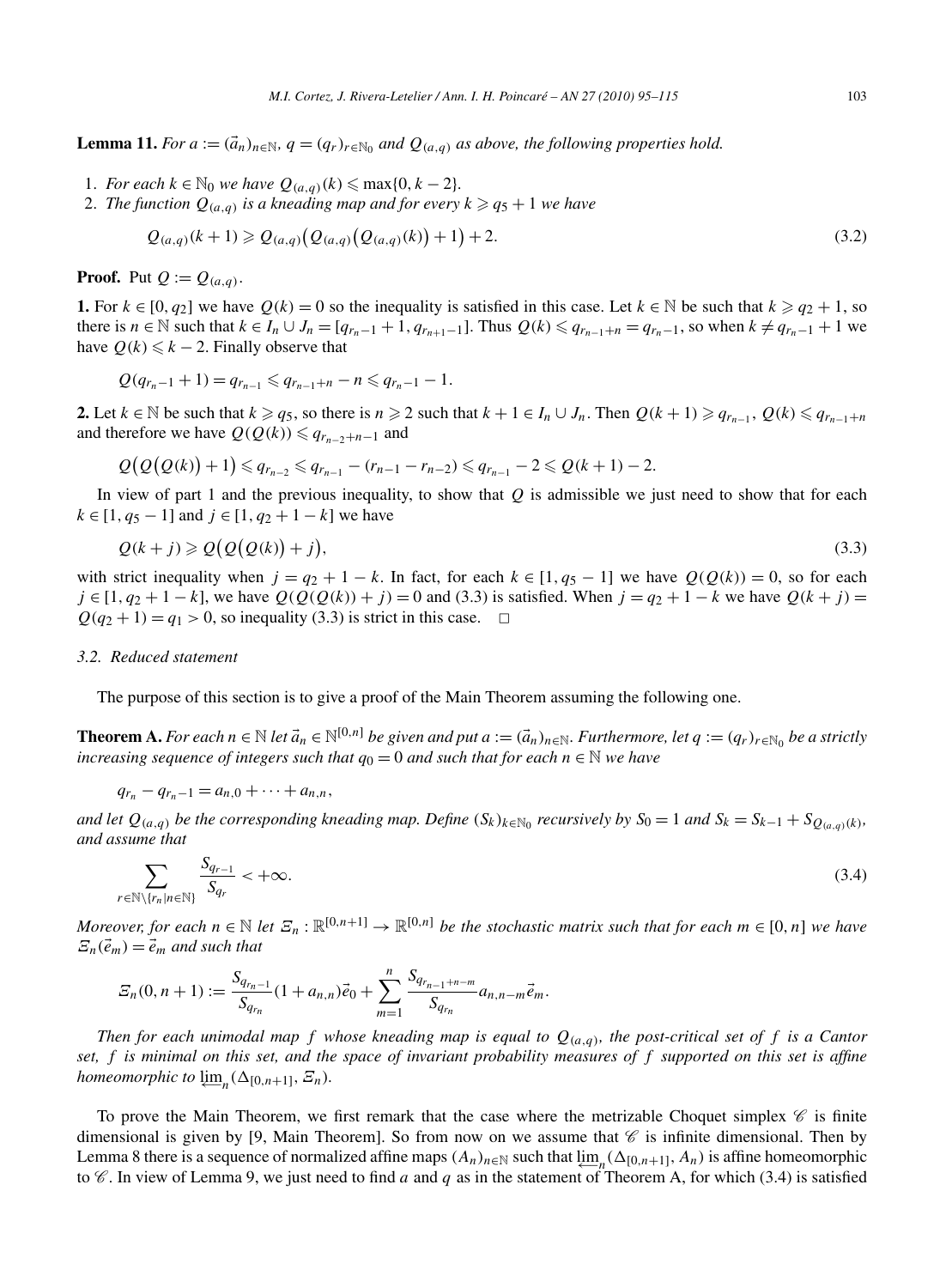and such that

$$
\sum_{n \in \mathbb{N}} \| \mathcal{Z}_n(0, n+1) - A_n(0, n+1) \|_1 < +\infty.
$$

This is shown in the following lemma, thus completing the proof of the Main Theorem.

**Lemma 12.** *For each*  $n \in \mathbb{N}$  *let*  $\vec{y}_n \in \Delta_{[0,n]}$  *be given. Then there are a and q as in the statement of Theorem* A *for which* (3.4) *is satisfied, and such that*

$$
\sum_{n \in \mathbb{N}} \| \Xi_n(0, n+1) - \vec{y}_n \|_1 < +\infty.
$$
\n(3.5)

**Proof.** Given  $n \in \mathbb{N}$  and a non-zero vector  $\vec{a} \in \mathbb{R}^{[0,n]}$  with non-negative coordinates, we will denote by  $\|\vec{a}\|$  the unique vector in  $\Delta_{[0,n]}$  proportional to  $\vec{a}$ .

We will define  $a := (\vec{a}_n)_{n \in \mathbb{N}}$  and  $q := (q_r)_{r \in \mathbb{N}_0}$  by induction as follows. Put  $q_0 = 0$ , fix  $q_1 \ge 1$ , and assume that for some *n* ∈ N the numbers  $q_2, ..., q_{r_{n-1}}$  and the vectors  $\vec{a}_1, ..., \vec{a}_{n-1}$  are already defined, in such a way that for each  $m \in [0, n-1]$  we have

$$
q_{r_m}-q_{r_m-1}=a_{m,0}+\cdots+a_{m,m}.
$$

For each  $r \in [r_{n-1} + 1, r_{n-1} + n]$  let  $q_r$  be defined in such a way that

$$
q_r \geqslant q_{r-1} + r^2 \prod_{s=0}^{r-2} (1 + q_{s+1} + q_s).
$$

Note that these choices determine  $S_0$ , ...,  $S_{q_{r_{n-1}+n}}$ .

**1.** We will show now that for each *r* ∈  $[r_{n-1} + 1, r_{n-1} + n]$  we have

$$
\frac{S_{q_{r-1}}}{S_{q_r}} \leqslant r^{-2}.\tag{3.6}
$$

Using the recursion formula  $S_l = S_{l-1} + S_{Q(l)}$  and  $Q(l) \le l-1$ , we get by induction that for every  $k, k' \in [1, q_{r_{n-1}+n}]$ such that  $k' < k$ , we have  $S_k \le S_{k'}(1 + k - k')$ . In particular for every  $r \in [1, r_{n-1} + n]$  we have

$$
S_{q_r} \leq S_{q_{r-1}}(1+q_r-q_{r-1}).
$$

Since  $S_{q_n} = S_1 = S_0(1 + q_1 - q_0) = 1 + q_1 - q_0$ , it follows by induction that for every  $r \in [1, r_{n-1} + n]$  we have

$$
S_{q_r} \leq \prod_{s=0}^{r-1} (1 + q_{s+1} - q_s).
$$

Hence for each  $r \in [r_{n-1} + 1, r_{n-1} + n]$  we have

$$
S_{q_r} \geq S_{q_{r-1}}(1+q_r-q_{r-1}) \geqslant q_r-q_{r-1} \geqslant r^2 \prod_{s=0}^{r-2} (1+q_{s+1}+q_s) \geqslant r^2 S_{q_{r-1}},
$$

as wanted.

**2.** We will show that we can choose  $\vec{a}_n := (a_{n,0}, \ldots, a_{n,n}) \in \mathbb{N}^{[0,n]}$  is such a way that

$$
\left\| \left[ S_{q_{r_{n-1}}}(1 + a_{n,n}) \vec{e}_0 + \sum_{m=1}^n S_{q_{r_{n-1}+n-m}} a_{n,n-m} \vec{e}_m \right] - \vec{y}_n \right\|_1 \leq n^{-2}.
$$
\n(3.7)

For  $x \in \mathbb{R}$  we denote by [*x*] integer part of *x*. Put  $\vec{y}_n = (y_0, \ldots, y_n)$ ,  $N = \prod_{j=0}^n S_{q_{r_{n-1}+j}}$ ,  $k = (n+2)^4$ , for each  $j \in [0, n]$  put

$$
\zeta_j = N\big([ky_j]+1\big), \text{ and put } \zeta = \zeta_1 + \cdots + \zeta_n.
$$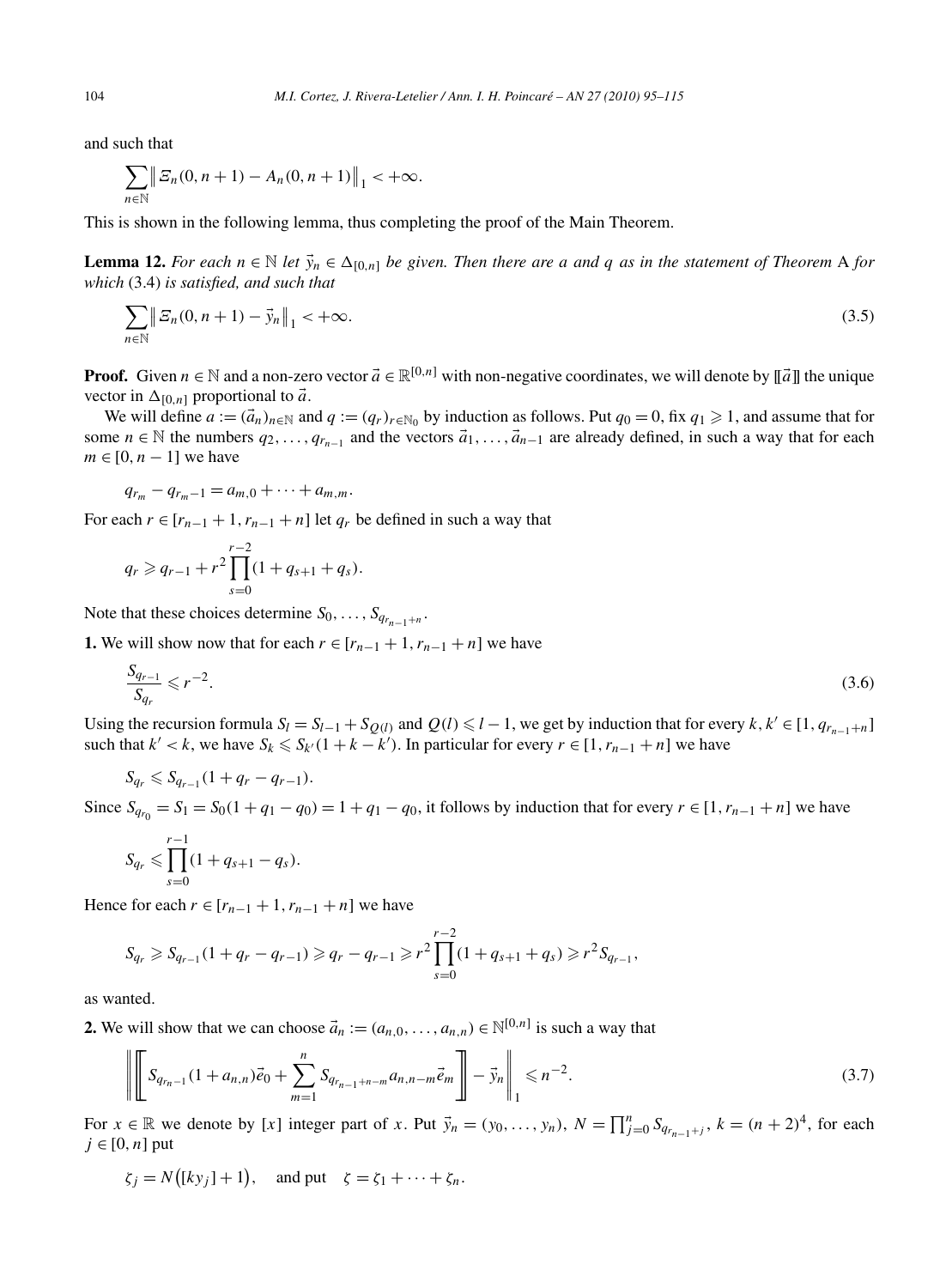Since for each  $j \in [0, n]$  we have  $Nky_j \le \zeta_j \le Nky_j + N$ , we obtain  $kN \le \zeta \le (k+n+1)N$ . So for each  $j \in [0, 1]$ we have

$$
\left|y_j - \frac{\zeta_j}{\zeta}\right| \leqslant \left|y_j - \frac{kNy_j}{\zeta}\right| + \frac{N}{\zeta} \leqslant \frac{(n+1)N}{\zeta} + \frac{N}{\zeta} \leqslant \frac{n+2}{k} = \frac{1}{(n+2)^3}.
$$

This shows that the vector  $\vec{\zeta} := (\zeta_0, \dots, \zeta_n) \in \mathbb{N}^{[0,n]}$  satisfies  $\|\vec{\zeta}\| - \vec{y}_n\|_1 \leq n^{-2}$ . Thus, if for each  $j \in [0, n-1]$  we put  $a_{n,j} = \frac{\zeta_{n-j}}{\zeta_{q_{r_{n-1}+j}}}$ , and if we put  $a_{n,n} := \frac{\zeta_0}{\zeta_{q_{r_{n-1}}} - 1}$ , then (3.7) is satisfies for this choice of  $\vec{a}_n$ . It remains to show that each of the coordinates of  $\vec{a}_n$  belongs to N. By definition for each  $j \in [0, n]$  the integer  $\zeta_j$  is a strictly positive multiple of *N*, so the coordinates of  $\vec{a}_n$  are integers and for each  $j \in [0, n-1]$  we have  $a_{n,j} \ge 1$ . Finally observe that by (3.6) with  $r = r_{n-1} + 1$  we have

$$
a_{n,n} \geqslant \frac{N}{S_{q_{r_{n-1}}}} - 1 \geqslant S_{q_{r_{n-1}+1}} - 1 \geqslant (r_{n-1}+1)^2 - 1 \geqslant 1.
$$

**3.** Let  $\vec{a}_n$  be given by part 2 and put  $q_{r_n} := q_{r_{n-1}+n} + a_{n,0} + \cdots + a_{n,n}$ . This completes the inductive definition of *q* and *a*.

To finish the proof of the lemma just observe that the inequalities (3.6) imply (3.4), and the inequalities (3.7) imply  $(3.5)$ .  $\Box$ 

# **4. The generalized odometer and Bratteli–Vershik system associated to a kneading map**

The purpose of this section is to recall the definition of the generalized odometer and the Bratteli–Vershik system associated to a kneading map, that were introduced in [4] and [7], respectively. We start recalling the definition of the generalized odometer in Section 4.1. After briefly recalling the concepts of Bratteli diagram (Section 4.2) and Bratteli– Vershik system (Section 4.3), we define the Bratteli–Vershik system associated to a kneading map in Section 4.4. See for example [2,16] for background on generalized odometers, and [10,21] and references therein for background and further properties of Bratteli–Vershik systems.

# *4.1. The generalized odometer associated to a kneading map*

Let  $Q : \mathbb{N}_0 \to \mathbb{N}_0$  be a kneading map and put

 $\Omega_Q := \{(x_k)_{k \geq 0} \in \{0, 1\}^{\mathbb{N}_0} \mid x_k = 1 \text{ implies that for each } j = Q(k+1), \dots, k-1 \text{ we have } x_j = 0\}.$ 

If we denote by  $(S_k)_{k\geqslant 0}$  the strictly increasing sequence of positive integers defined recursively by  $S_0 = 1$  and  $S_k =$  $S_{k-1} + S_{Q(k)}$ , it can be shown that for each non-negative integer *n* there is a unique sequence  $\langle n \rangle := (x_k)_{k \geq 0}$  in  $\Omega_Q$ , that has at most finitely many 1's, and such that  $\sum_{k\geqslant 0} x_k S_k = n$ . The sequence  $\langle n \rangle$  is also characterized as the unique sequence in  $\{0, 1\}^{\mathbb{N}_0}$  with finitely many 1's such that  $\sum_{k \geq 0} x_k S_k = n$ , and that it is minimal with this property with respect to the lexicographical order in  $\{0, 1\}^{\mathbb{N}_0}$ .

When *Q* diverges to  $+\infty$  the map defined on the subset  $\{\langle n \rangle \mid n \in \mathbb{N}_0\}$  of  $\Omega_Q$  by  $\langle n \rangle \mapsto \langle n+1 \rangle$ , extends continuously to a map  $T_Q: \Omega_Q \to \Omega_Q$  which is onto, minimal, and such that  $T_Q^{-1}$  is well defined on  $\Omega_Q \setminus \{0\}$ ; see [4, Lemma 2]. We call  $(\Omega_Q, T_Q)$  the *generalized odometer*<sup>6</sup> associated to Q. Given  $x = (x_k)_{k \geq 0} \in \Omega_Q$  and an integer  $n \ge 0$ , put  $\sigma(x|n) = \sum_{k=0}^{n} x_k \widetilde{S}_k$ . Observe that  $\sigma(x|n)$  is non-decreasing with *n*, and when *x* has infinitely many 1's,  $\sigma(x|n) \to +\infty$  as  $n \to +\infty$ . On the other hand, if *x* has at most a finite number of 1's, then  $\sigma(x) := \lim_{n \to +\infty} \sigma(x|n)$ is finite and  $x = \langle \sigma(x) \rangle$ .

For  $x = (x_k)_{k \geq 0}$  different from  $\langle 0 \rangle$  we denote by  $q(x) \geq 0$  the least integer such that  $x_{q(x)} \neq 0$ . In [4, Theorem 1] it is shown that if  $\lambda \in (0, 4]$  is a parameter such that the kneading map of the logistic map  $f_{\lambda}$  is equal to *Q*, then for each  $x \in \Omega_Q$  with infinitely many 1's the sequence of intervals  $(D_{\sigma(x|n)})_{n \geq q(x)}$  is nested and that  $\bigcap_{n \geq q(x)} D_{\sigma(x|n)}$  is reduced to a point belonging to the post-critical set  $X_{f\lambda}$  of  $f_\lambda$ . Furthermore, if we denote this point by  $\pi(x)$  and for

<sup>&</sup>lt;sup>6</sup> An odometer is a topological dynamical system defined in a similar way, in the case where the sequence of integers  $(S_k)_{k \in \mathbb{N}_0}$  is such that for each  $k \in \mathbb{N}_0$  we have  $S_k | S_{k+1}$ .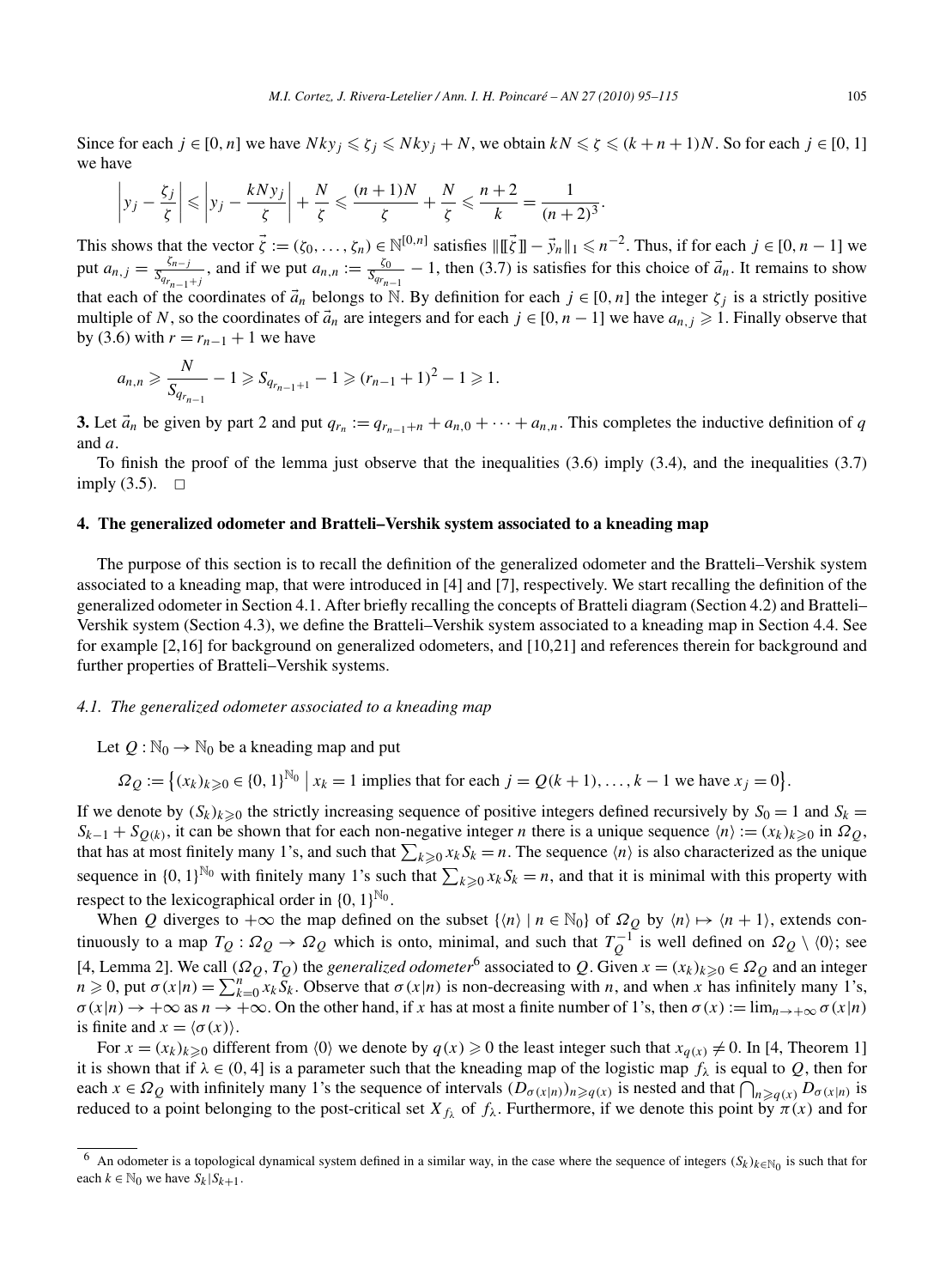$n \geq 0$  we put  $\pi(\langle n \rangle) = f_{\lambda}^{n}(c)$ , then the map  $\pi : \Omega_{Q} \to X_{f_{\lambda}}$  so defined is continuous and conjugates the action of  $T_{Q}$ on  $\Omega_Q$ , to the action of  $f_\lambda$  on  $X_{f_\lambda}$ .

# *4.2. Bratteli diagrams*

A *Bratteli diagram* is an infinite directed graph *(V,E)*, such that the vertex set *V* and the edge set *E* can be partitioned into finite sets

$$
V = V_0 \cup V_1 \cup \cdots \quad \text{and} \quad E = E_1 \cup E_2 \cup \cdots
$$

with the following properties:

- $V_0 = \{v_0\}$  is a singleton.
- For every  $j \ge 1$ , each edge in  $E_j$  starts in a vertex in  $V_{j-1}$  and arrives to a vertex in  $V_j$ .
- All vertices in *V* have at least one edge starting from it, and all vertices except  $v_0$  have at least one edge arriving to it.

For a vertex  $e \in E$  we will denote by  $s(e)$  the vertex where  $e$  starts and by  $r(e)$  the vertex to which  $e$  arrives. A *path* in  $(V, E)$  is by definition a finite (resp. infinite) sequence  $e_1e_2 \cdots e_j$  (resp.  $e_1e_2 \cdots$ ) such that for each  $\ell = 1, \ldots, j - 1$ (resp.  $\ell = 1, \ldots$ ) we have  $r(e_{\ell}) = s(e_{\ell+1})$ . Note that for each vertex *v* distinct from  $v_0$  there is at least one path starting at  $v_0$  and arriving to  $v$ .

An *ordered Bratteli diagram*  $(V, E, \geq)$  is a Bratteli diagram  $(V, E)$  together with a partial order  $\geq$  on E, so that two edges are comparable if and only if they arrive at the same vertex. For each  $j \geq 1$  and  $v \in V_j$  the partial order  $\geq$ induces an order on the set of paths from  $v_0$  to *V* as follows:

$$
e_1\cdots e_j>f_1\cdots f_j
$$

if and only there exists  $j_0 \in \{1, \ldots, j\}$  such that  $e_{j_0} > f_{j_0}$  and such that for each  $\ell \in \{j_0 + 1, \ldots, j\}$  we have  $e_{\ell} = f_{\ell}$ .

We will say that an edge *e* is *maximal* (resp. *minimal*) if it is maximal (resp. minimal) with respect to the order  $\geq$ on the set of all edges in *E* arriving at  $r(e)$ . Note that for each vertex *v* distinct from  $v_0$  there is precisely one path starting at  $v_0$  and arriving to *v* that is maximal (resp. minimal) with respect to the order  $\geq$ . It is characterized as the unique path starting at  $v_0$  and arriving at  $v$  consisting of maximal (resp. minimal) edges.

# *4.3. Bratteli–Vershik system*

Fix an ordered Bratteli diagram  $B := (V, E, \geqslant)$ . We denote by  $X_B$  the set of all infinite paths in *B* starting at  $v_0$ . For a finite path  $e_1 \cdots e_j$  starting at  $v_0$  we denote by  $U(e_1 \cdots e_j)$  the subset of  $X_B$  of all infinite paths  $e'_1 e'_2 \cdots$  such that for all  $\ell = 1, \ldots, j$  we have  $e'_{\ell} = e_{\ell}$ . We endow  $X_B$  with the topology generated by the sets  $U(e_1 \cdots e_j)$ . Then each of this sets is clopen, so  $X_B$  becomes a compact Hausdorff space with a countable basis of clopen sets.

We will denote by  $X_B^{\max}$  (resp.  $X_B^{\min}$ ) the set of all elements  $(e_j)_{j\geqslant 1}$  of  $X_B$  so that for each  $j\geqslant 1$  the edge  $e_j$  is a maximal (resp. minimal). It is easy to see that each of these sets is non-empty.

From now on we assume that the set  $X_B^{\text{min}}$  is reduced to a unique point, that we will denote by  $x_{\text{min}}$ . We will then define the transformation  $V_B: X_B \to X_B$  as follows:

- $V_B^{-1}(x_{\min}) = X_{\max}$ .
- Given  $x \in X_B \setminus X_{\text{max}}$ , let  $j \ge 1$  be the smallest integer such that  $e_j$  is not maximal. Then we denote by  $f_j$  the successor of  $e_j$  and by  $f_1 \cdots f_{j-1}$  the unique minimal path starting at  $v_0$  and arriving to  $s(f_j)$ . Then we put

$$
V_B(x) = f_1 \cdots f_{j-1} f_j e_{j+1} e_{j+2} \cdots
$$

The map  $V_B$  is continuous, onto and invertible except at  $x_{\text{min}}$ .

For  $j \ge 1$  and  $v \in V_j$  we denote by  $s_j(v) > 0$  the number of paths starting at  $v_0$  and arriving to v, and put  $\vec{s}_j :=$  $(s_j(v))_{v \in V_j}$  ∈  $\mathbb{R}^{V_j}$ . Let  $N_j \in \mathcal{M}_{V_{j-1}, V_j}$  be the matrix such that for each  $v \in V_{j-1}$  and  $v' \in V_j$  the entry  $N_j(v, v')$  is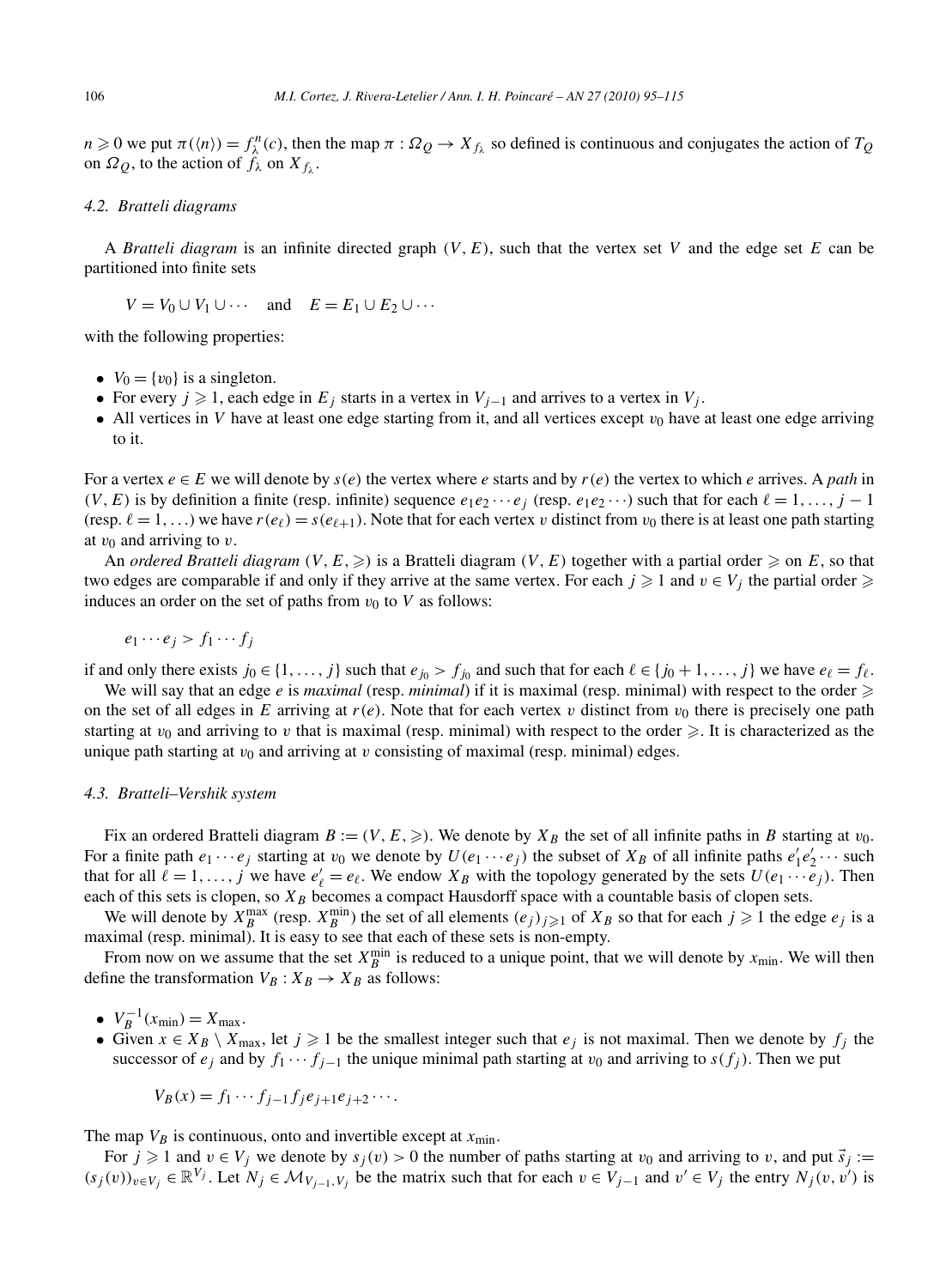$$
M_j := B_{j-1} N_j B_j^{-1} \in \mathcal{M}_{V_{j-1}, V_j}
$$

is stochastic.

The following result is well known, see [9, Lemma 14] for a proof in the precise setting considered here. Recall that for a finite set *V* we denote by  $\Delta_V$  the unit simplex in  $\mathbb{R}^V$ .

**Lemma 13.** *The space of probability measures on*  $X_B$  *that are invariant by*  $V_B$ *, endowed with the weak<sup>\*</sup> topology, is*  $\alpha$ *ffine homeomorphic to*  $\varprojlim_j (\Delta_{V_j}, M_j)$ *.* 

# *4.4. The Bratteli–Vershik system associated to a kneading map*

Given a kneading map  $Q$  we will now define an ordered Bratteli diagram  $B_Q := (V, E, \leqslant)$  that was introduced by Bruin in [7, §4].

We start defining the Bratteli diagram *(V,E)*:

•  $V_0 = \{0\}, V_1 = \{k \in \mathbb{N} \mid Q(k) = 0\}$  and for  $j \ge 2$ ,

$$
V_j := \{k \in \mathbb{N} \mid k \geq j, \ Q(k-1) \leq j-2\}.
$$

• For  $j \geqslant 1$ ,

$$
E_j = \{j-1 \rightarrow j\} \cup \{j-1 \rightarrow k \mid k \in V_j \setminus V_{j-1}\} \cup \{k \rightarrow k \mid k \in V_j \cap V_{j-1}\}.
$$

Note that for every  $j \ge 2$ , each vertex in  $V_j$  different from *j* has at most one edge arriving at it. Besides  ${j-1}$  →  ${j}$   $\in$  *E<sub>j</sub>*, the only edge that can arrive to  $j \in V_j$  is  ${j \rightarrow j}$   $\in$  *E<sub>j</sub>*, that only exists when  $j \in V_{j-1}$ .

So to define the partial order  $\geq$ , we just have to define it, for each *j*  $\geq$  2, between {*j* − 1 → *j*}  $\in$  *E<sub>j−1</sub>* and  ${j \rightarrow j} \in E_{j-1}$  when both exist: we put  ${j-1 \rightarrow j} < {j \rightarrow j}$ . The rest of the edges are maximal and minimal at the same time.

Note that for  $k \ge 1$  the set  $V_k$  is reduced to a point if and only if  $Q(k) = k - 1$ . So, if for each large  $k \ge 1$  we have  $Q(k) = k - 1$ , then the set  $X_{B<sub>O</sub>}$  is finite. Otherwise, it follows that the set  $X_{B<sub>O</sub>}$  is a Cantor set.

It is straight forward to check that the infinite path  $0 \to 1 \to 2 \to \cdots$  is the unique minimal path in  $B<sub>O</sub>$ . Therefore there is a well-defined map  $V_{B_O}$ :  $X_{B_O} \rightarrow X_{B_O}$ , see Section 4.3. The following is [7, Proposition 2], and the last statement follows from [4, Lemma 2].

**Theorem 14.** *(See [7, Proposition 2].) Let Q be a kneading map that diverges to*  $+\infty$ *, and consider the corresponding Bratteli–Vershik system*  $(X_{B_Q}, V_{B_Q})$  *and generalized odometer*  $(\Omega_Q, T_Q)$ *. Then there is a homeomorphism between*  $X_{B_Q}$  *and*  $\Omega_Q$  *that conjugates the action of*  $V_{B_Q}$  *on*  $X_{B_Q}$  *to the action of*  $T_Q$  *on*  $\Omega_Q$ *. In particular*  $(X_{B_Q}, V_{B_Q})$ *is minimal.*

We will also need the following lemma.

**Lemma 15.** *Let*  $Q$  *be a kneading map such that for every*  $k \in \mathbb{N}_0$  *we have*  $Q(k) \leq \max\{0, k - 2\}$ *, and such that*  $Q(k) \to +\infty$  *as*  $k \to +\infty$ *. Let*  $(S_k)_{k\geq 1}$  *be the sequence defined recursively by*  $S_0 = 1$  *and*  $S_k = S_{k-1} + S_{Q(k)}$ *. Then* for every  $j \in \mathbb{N}$  we have  $j + 1 \in V_j$ ,  $s_j(j) = S_{j-1}$ , and for every  $k \in V_j \setminus \{j\}$  we have  $s_j(k) = S_{Q(k-1)}$ .

**Proof.** That  $j + 1$  is a direct consequence of the definition of  $V_j$  and the hypothesis that  $Q(j) \leq \max\{0, j - 2\}$ . When  $j = 1$ , we have  $Q(1) = 0$  and for all  $k \in V_1$  we have  $s_1(k) = S_0 = 1$ . So the assertions are satisfied in this case. Suppose by induction that the assertions of the lemma hold for some  $j \geq 1$ . Then we have

$$
s_{j+1}(j + 1) = s_j(j) + s_j(j + 1) = S_{j-1} + S_{Q(j)} = S_j.
$$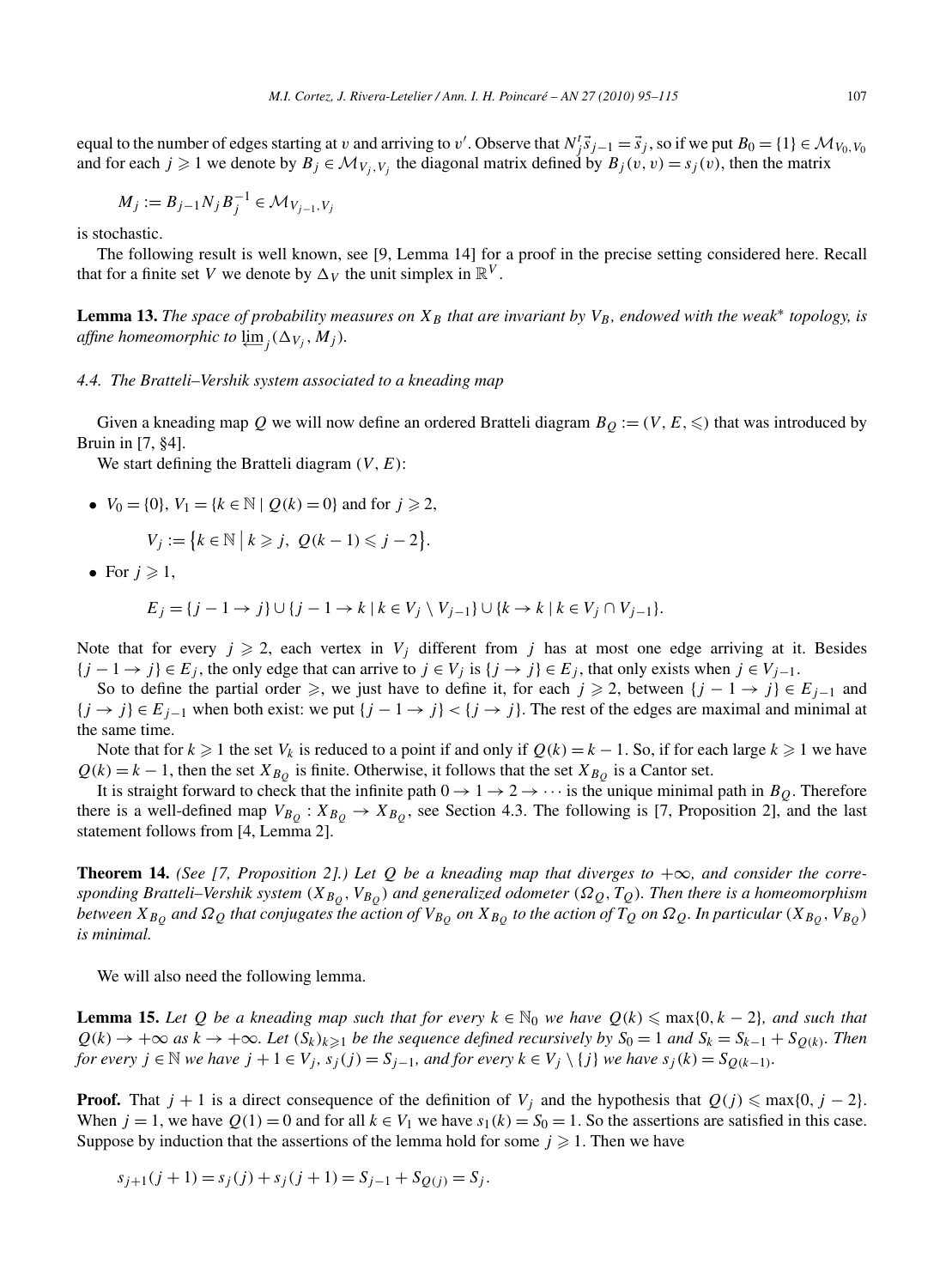On the other hand, for each  $k \in V_{j+1} \setminus \{j+1\}$  contained in  $V_j$  we have  $s_{j-1}(k) = s_j(k) = S_{Q(k-1)}$ . Finally, for each *k* ∈ *V*<sub>*i*+1</sub>  $\setminus$  {*j* + 1} not in *V<sub>i</sub>* we have  $Q(k-1) = j - 1$  and

$$
s_{j+1}(k) = s_j(j) = S_{j-1} = S_{Q(k-1)}.
$$

# **5. Computing the space of invariant measures**

This section is devoted to the proof of Theorem A. We start by showing that for each unimodal map whose kneading map is as in Section 3.1, the space of invariant probability measures supported on its post-critical set is affine homeomorphic to the space of invariant probability measures of the corresponding generalized odometer. In order to describe this space we calculate the transition matrices associated to the corresponding Bratteli–Vershik system. The key calculation of a suitable product of these transition matrices is stated as Proposition 18 in Section 5.2. The proof of Theorem A is given in Section 5.3.

# *5.1. From the generalized odometer to the post-critical set*

The purpose of this section is to prove the following proposition, whose proof is similar to that of [9, Theorem B].

**Proposition 16.** Let  $Q_{(a,q)}$  be a kneading map defined as in Section 3.1, and let  $(\Omega_{Q_{(a,q)}}, T_{Q_{(a,q)}})$  be the corresponding *generalized odometer. Let f be a unimodal map whose kneading map is equal to*  $Q_{(a,q)}$ *, and denote by*  $X_f$  *its post-critical set. Then the space of invariant probability measures of*  $(X_f, f | X_f)$  *is affine homeomorphic to that*  $of$   $(\Omega_{Q_{(a,a)}}, T_{Q_{(a,a)}})$ *.* 

The following lemma is similar to [9, Lemma 11]. Observe that, since  $T_Q^{-1}$  is well defined on  $\Omega_Q \setminus \{ \langle 0 \rangle \}$ , if we denote by  $\mathcal{O}(\langle 0 \rangle)$  the grand orbit of  $\langle 0 \rangle$ , then

$$
T^{-1}(\Omega_Q \setminus \mathcal{O}(\langle 0 \rangle)) = \Omega_Q \setminus \mathcal{O}(\langle 0 \rangle),
$$

and all negative iterates of  $T_Q$  are well defined on  $\Omega_Q \setminus \mathcal{O}(\langle 0 \rangle)$ .

**Lemma 17.** Let  $Q = Q_{(a,q)}$  be a kneading map as in Section 3.1. Let  $(\Omega_Q, T_Q)$  be the corresponding generalized *odometer. Then for each constant K >* 0*, and for every pair of distinct points x,x in ΩQ that are not in the grand orbit of*  $\langle 0 \rangle$ *, there is an integer m satisfying* 

$$
\max\{q(T_Q^m(x)), q(T_Q^m(x'))\} \geq K \quad \text{and} \quad Q\big(q(T_Q^m(x))+1\big) \neq Q\big(q(T_Q^m(x'))+1\big).
$$

**Proof.** Let  $K \geqslant q_2$ .

**1.** As in the proof of [9, Lemma 10], it can be shown that there is an integer m' such that

$$
\max\{q(T_Q^{m'}(x)), q(T_Q^{m'}(x'))\} \geq K \quad \text{and} \quad q(T_Q^{m'}(x)) \neq q(T_Q^{m'}(x')).
$$

**2.** Let m' be the integer given by part 1, and put  $y = (y_k)_{k \in \mathbb{N}_0} := T_Q^{m'}(x)$  and  $y' = (y'_k)_{k \in \mathbb{N}_0} := T_Q^{m'}(x')$ . Assume without loss of generality that  $q(y) < q(y')$ , so that  $q(y') \ge K \ge q_2$ . If  $Q(q(y) + 1) \ne Q(q(y') + 1)$  then take *m* = *m'*. So we assume that  $Q(q(y) + 1) = Q(q(y') + 1)$ . Since  $q(y) \ge q_2$  we have  $Q(q(y) + 1) = Q(q(y') + 1) \ge 1$ , so there is  $n \in \mathbb{N}$  such that  $q(y) + 1$  and  $q(y') + 1$  belong to  $I_n \cup J_n$ . The definition of *Q* and of  $\Omega_Q$  imply that for each  $k \in [q(y) + 1, q_{r+1-1} - 1]$  we have  $y_k = 0$ . Indeed, suppose by contradiction that for such a *k* we have  $y_k = 1$ . Then the definition of  $\Omega_Q$  implies that for every  $j \in [Q(k+1), k-1]$  we have  $y_j = 0$ . Since  $k+1 \in I_n \cup J_n$ , we get  $Q(k + 1) \leq q_{r_n-1} \leq q(y)$ , which is a contradiction.

Therefore  $(\hat{y}_k)_{k \geqslant 0} := T_Q^{-S_{q(y)}}(y)$  is such that for all  $k \in [0, q_{r_{n+1}-1} - 1]$  we have  $\hat{y}_k = 0$ . Since *y* is not in the grand orbit of  $\langle 0 \rangle$  this implies that  $q(T_Q^{-S_{q(y)}}(y)) \geqslant q_{r_{n+1}-1} \geqslant q(y') \geqslant K$ . Thus, from the definition of *Q* we have

$$
Q(q(T_Q^{-S_{q(y)}}(y))+1)\geqslant q_{r_n}.
$$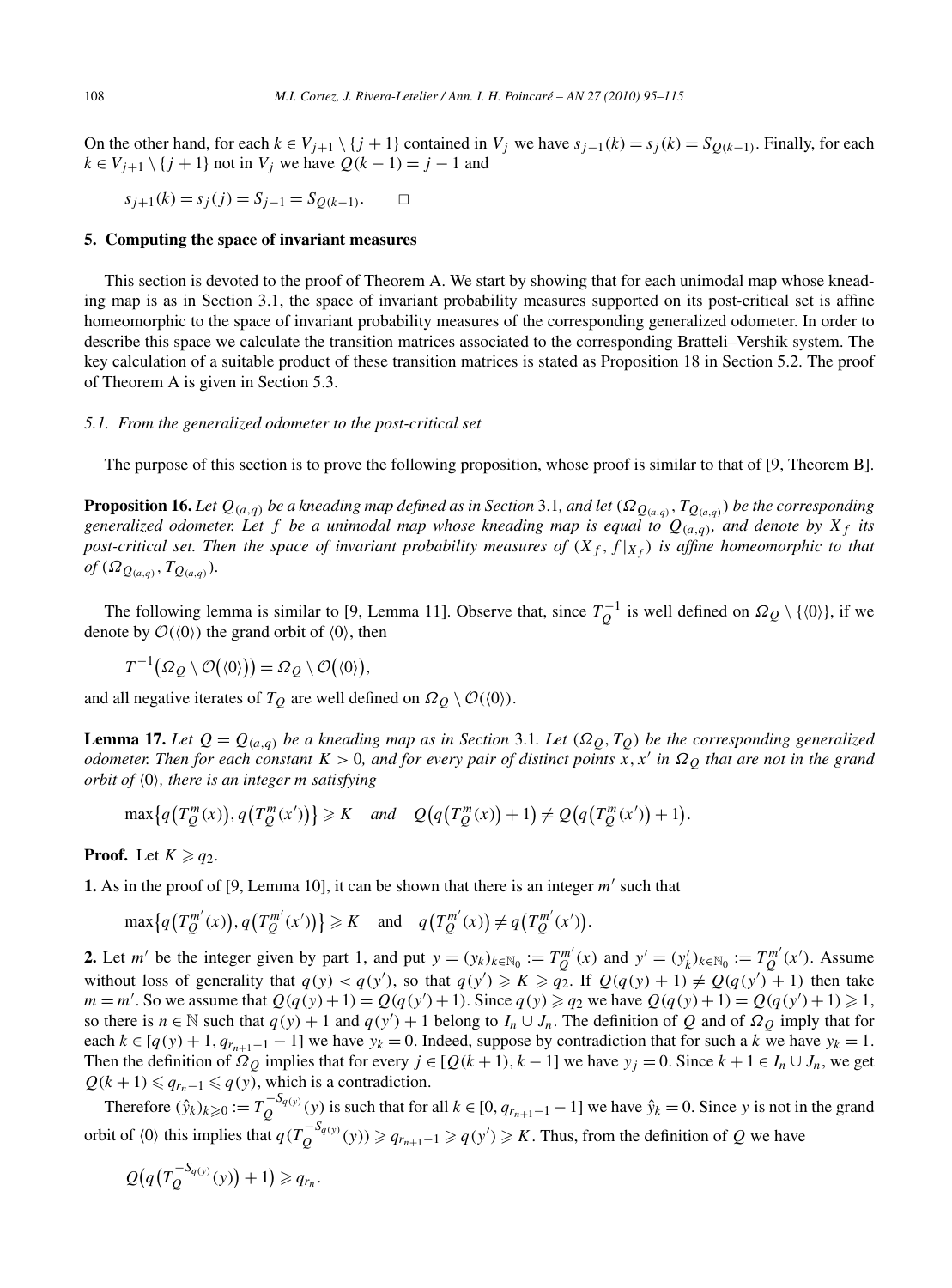On the other hand, since  $q(y) < q(y')$ , we have  $q(T_Q^{-S_{q(y)}}(y')) \leqslant q(y') - 1 \leqslant q_{r_{n+1}-1} - 2$ , so

$$
Q\big(q\big(T_Q^{-S_{q(y)}}(y')\big)+1\big)\leqslant q_{r_n-1}.
$$

This shows that the integer  $m = m' - S_{q(y)}$  satisfies the desired properties.  $\Box$ 

**Proof of Proposition 16.** Since the logistic family is full there is a parameter  $\lambda \in (0, 4]$  such that the kneading map of the logistic map  $f_\lambda$  is  $Q_{(a,q)}$ . Denote by  $X_{f_\lambda}$  the post-critical set of  $f_\lambda$ . By Proposition 10 the spaces of invariant measures of  $(f, X_f)$  and  $(f_\lambda, X_f)$  are affine homeomorphic. So, without loss of generality we assume that *f* is a logistic map. This ensures the existence of the factor map  $\pi$  :  $\Omega_{Q_{(a,q)}} \to X_f$  defined above. Since for every sufficiently large integer *k* inequality (3.2) is satisfied, [9, Lemma 11] implies there is a constant  $K > 0$  such that for every pair of distinct points *x*, *x'* in  $\Omega_{Q_{(a,q)}}$  that are not in the grand orbit of  $\langle 0 \rangle$  and that satisfy

 $\max\{q(x), q(x')\} \ge K$  and  $Q_{(a,q)}(q(x)+1) \ne Q_{(a,q)}(q(x')+1),$ 

we have  $\pi(x) \neq \pi(x')$ . Thus, from Lemma 17 we deduce that  $\pi$  is injective on  $\Omega_{Q(a,q)} \setminus \mathcal{O}(\langle 0 \rangle)$ . The rest of the proof follows as the proof of [9, Proposition 9].  $\Box$ 

# *5.2. Transition matrices*

For each  $n \in \mathbb{N}$  let  $\vec{a}_n \in \mathbb{N}^{[0,n]}$  be given, and put  $a := (\vec{a}_n)_{n \in \mathbb{N}}$ . Furthermore, let  $q := (q_r)_{r \in \mathbb{N}_0}$  be a strictly increasing sequence of integers such that  $q_0 = 0$  and such that for each  $n \in \mathbb{N}$  we have

 $q_{r_n} - q_{r_n-1} = a_{n,0} + \cdots + a_{n,n}$ 

and let  $Q := Q_{(a,q)}$  be the corresponding kneading map defined in Section 3.1.

Let  $B_Q = (V, E, \leqslant)$  be the ordered Bratteli–Vershik diagram associated to the kneading map *Q*. From the definition of  $\overline{B_Q}$  it follows that  $V_1 = Q^{-1}(0) \setminus \{0\} = [1, q_2]$ , and that for each *j* ∈ [2*, q*<sub>1</sub> + 1] we have  $V_j = [j, q_2 + 1]$ . Furthermore, for each  $n \in \mathbb{N}_0$ ,  $m \in [0, n]$ , and  $j \in [q_{r_n+m} + 2, q_{r_n+m+1} + 1]$  we have

$$
V_j = [j, q_{r_{n+1}-1} + 1] \cup \left(1 + \bigcup_{i=0}^m (I_{n+1,i} \cup J_{n+1,i})\right),\tag{5.1}
$$

and that when  $m = n + 1$  we have  $r_n + n + 1 = r_{n+1} - 1$ , and for  $j \in [q_{r_{n+1}-1} + 2, q_{r_{n+1}} + 1]$  we have

$$
V_j = [j, q_{r_{n+2}-1} + 1]. \tag{5.2}
$$

Note in particular that for every  $n \in \mathbb{N}$  we have

$$
V_{q_{r_n-1}+1} = [q_{r_n-1}+1, q_{r_{n+1}-1}+1] \setminus \big(1 + (I_{n,n} \cup J_{n,n})\big),\tag{5.3}
$$

$$
V_{q_{r_n}+1} = [q_{r_n} + 1, q_{r_{n+1}-1} + 1].
$$
\n(5.4)

**Proposition 18.** *Given*  $n \in \mathbb{N}$ *, for each*  $k \in [q_{r_n}, q_{r_{n+1}-1}]$  *put* 

$$
\vec{v}(k) := \frac{S_{q_{r_n}}}{S_k} \vec{e}_{q_{r_n}+1} + \sum_{i=q_{r_n}+1}^k \frac{S_{Q(i)}}{S_k} \vec{e}_{i+1} \in \mathbb{R}^{V_{q_{r_n}+1}}.
$$

*Then the columns of the matrix*

$$
M_{q_{r_n}+2}\cdots M_{q_{r_{n+1}}+1}\in \mathcal{M}([q_{r_n}+1,q_{r_{n+1}-1}+1],[q_{r_{n+1}}+1,q_{r_{n+2}-1}+1]),
$$

*are given by*

$$
M_{q_{r_n}+2}\cdots M_{q_{r_{n+1}}+1}(\cdot,q_{r_{n+1}}+1)=\frac{S_{q_{r_{n+1}-1}}}{S_{q_{r_{n+1}}}}\vec{v}(q_{r_{n+1}-1})+\sum_{m=0}^{n+1}\frac{S_{q_{r_n+m}}}{S_{q_{r_{n+1}}}}a_{n+1,m}\vec{v}(q_{r_n+m}),
$$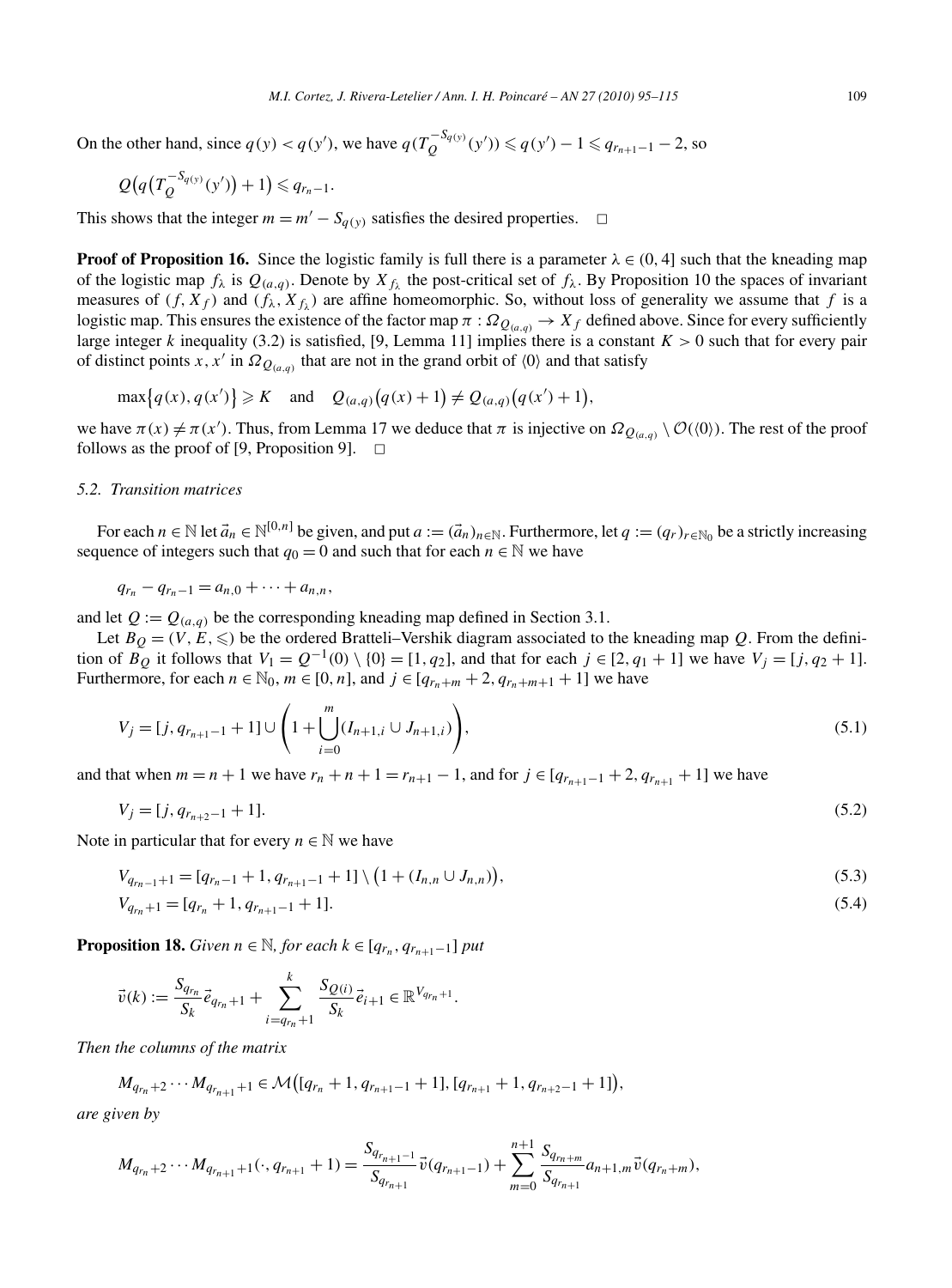*and for every*  $m \in [0, n + 1]$  *and*  $\ell \in V_{q_{r_{n+1}+1}}$  *such that*  $\ell - 1 \in J_{n+1,m}$ *, by* 

 $M_{q_{r_n}+2}\cdots M_{q_{r_{n+1}+1}}(\cdot,\ell)=\vec{v}(q_{r_n+m}).$ 

*In particular the rank of the matrix*  $M_{q_{r_n}+2} \cdots M_{q_{r_{n+1}+1}}$  *is equal to*  $n+2$ *.* 

The proof of this proposition depends on the following lemma.

**Lemma 19.** Fix  $n \in \mathbb{N}$  and let  $m \in [0, n + 1]$ . If  $m \in [0, n]$  then the set  $V_{q_{r_n}+m+1}$  is equal to the disjoint union of *V*<sub>*q<sub>rn</sub>*+*m*+1  $\setminus$  [*qr<sub>n</sub>*+*m*</sub> + 1*, q<sub>r<sub>n</sub>+<i>m*+1] *and of* 1 + *Q*<sup>−1</sup>(*q<sub>r<sub>n</sub>+<i>m*</sub>)*, and we have*</sub>

$$
N_{q_{r_n+m}+2}\cdots N_{q_{r_n+m+1}+1}(\cdot,\ell) = \begin{cases} \sum_{k=q_{r_n+m}+1}^{q_{r_n+m+1}} \vec{e}_{k+1} & \text{if } \ell = q_{r_n+m+1}+1; \\ \vec{e}_{\ell} & \text{if } \ell \in V_{q_{r_n+m}+1} \setminus [q_{r_n+m}+1, q_{r_n+m+1}+1]; \\ \vec{e}_{q_{r_n+m}+1} & \text{if } \ell-1 \in Q^{-1}(q_{r_n+m}). \end{cases} \tag{5.5}
$$

*When*  $m = n + 1$  *we have*  $r_n + m = r_{n+1} - 1$ *,*  $V_{q_{r_{n+1}+1}} = [q_{r_{n+1}} + 1, q_{r_{n+1}-1} + 1]$ *, and* 

$$
N_{q_{r_{n+1}-1}+2}\cdots N_{q_{r_{n+1}}+1}(\cdot,\ell) = \begin{cases} a_{n+1,n+1}\vec{e}_{q_{r_{n+1}-1}+1} + \sum_{k=q_{r_{n+1}-1}}^{q_{r_{n+1}-1}+1} \vec{e}_{k+1} & \text{if } \ell = q_{r_{n+1}}+1; \\ \vec{e}_{\ell} & \text{if } \ell-1 \in J_{n+1} \setminus J_{n+1,n+1}; \\ \vec{e}_{q_{r_{n+1}-1}+1} & \text{if } \ell-1 \in J_{n+1,n+1}. \end{cases}
$$
(5.6)

**Proof.** It follows from the definition of  $B_Q$  that for each  $r \in \mathbb{N}$  the set  $V_{q_r+2}$  is equal to the disjoint union of  $V_{q_r+1} \setminus$  ${q_r + 1}$  and  $1 + Q^{-1}(q_r)$ , and that

$$
N_{q_r+2}(\cdot,\ell) = \begin{cases} \vec{e}_{q_r+1} + \vec{e}_{q_r+2} & \text{if } \ell = q_r + 2; \\ \vec{e}_{\ell} & \text{if } \ell \in V_{q_r+1} \setminus \{q_r+1, q_r+2\}; \\ \vec{e}_{q_r+1} & \text{if } \ell - 1 \in Q^{-1}(q_r). \end{cases}
$$

On the other hand, for each  $j \in [q_r + 3, q_{r+1} + 1]$  we have  $V_{j-1} = V_j \cup \{j-1\}$  and

$$
N_j(\cdot,\ell) = \begin{cases} \vec{e}_{j-1} + \vec{e}_j & \text{if } \ell = j; \\ \vec{e}_{\ell} & \text{if } \ell \in V_j \setminus \{j\}. \end{cases}
$$

A direct computation using the fact that for every  $j \in [q_r + 2, q_{r+1}]$  the set  $V_j$  is the disjoint union of  $V_{q_{r+1}+1}$  and  $[j, q_{r+1}]$ , shows that

$$
N_{q_r+2}\cdots N_{q_{r+1}+1}(\cdot,\ell) = \begin{cases} \sum_{j=q_r+2}^{q_{r+1}+1} N_{q_r+2}(\cdot,j) & \text{if } \ell = q_{r+1}+1; \\ N_{q_r+2}(\cdot,\ell) & \text{if } \ell \in V_{q_r+2} \setminus [q_r+2,q_{r+1}+1]. \end{cases}
$$
(5.7)

Fix  $n \in \mathbb{N}$  and let  $m \in [0, n + 1]$ .

When  $m \in [0, n]$  the assertion of the lemma about  $V_{q_{rn+m+1}+1}$  follows from (5.1). On the other hand, by (5.2) if  $m = 0$  and by (5.1) if  $m \in [1, n]$ , we have

 $[q_{r_n+m}+2,q_{r_n+m+1}+1]\subset V_{q_{r_n+m}+1}.$ 

Then in this case the assertion of the lemma follows easily from (5.7) with  $r = r_n + m$ .

Suppose now that  $m = n + 1$ . By the definition of the sequence  $(r_{n'})_{n' \in \mathbb{N}_0}$  we have  $r_n + n + 1 = r_{n+1} - 1$ . The assertion about  $V_{q_{r_{n+1}+1}}$  is given by (5.4) with *n* replaced by  $n + 1$ . Since by (5.3) we have

$$
[q_{r_{n+1}-1}+2, q_{r_{n+1}}+1] \cap V_{q_{r_{n+1}-1}+1} = 1 + (I_{n+1} \setminus I_{n+1,n+1}) = [q_{r_{n+1}-1}+2, q_{r_{n+1}}+1 - a_{n+1,n+1}]
$$

and since  $I_{n+1,n+1}$  ⊂  $Q^{-1}(q_{r_{n+1}-1})$ , we conclude from (5.7) with  $r = r_{n+1} - 1$ , that

$$
N_{q_{r_{n+1}-1}+2}\cdots N_{q_{r_{n+1}}+1}(\cdot,q_{r_{n+1}}+1)=a_{n+1,n+1}\vec{e}_{q_{r_{n+1}-1}+1}+\sum_{k=q_{r_{n+1}-1}}^{q_{r_{n+1}-1}+1} \vec{e}_{k+1}.
$$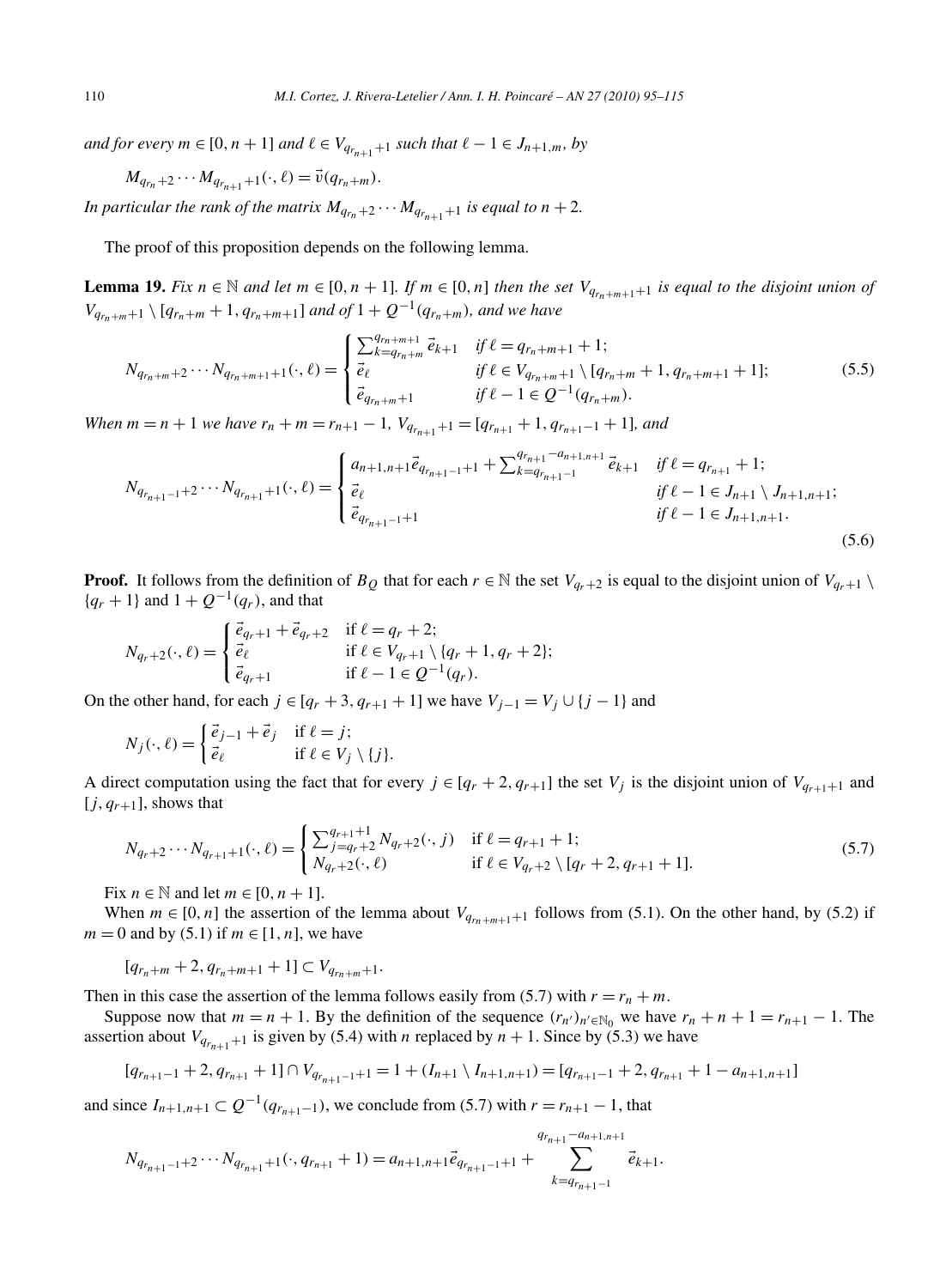On the other hand, for

$$
\ell \in [q_{r_{n+1}}+2, q_{r_{n+2}-1}+1] \cap V_{q_{r_{n+1}-1}+1} = 1 + (J_{n+1} \setminus J_{n+1,n+1}),
$$

we have

$$
N_{q_{r_{n+1}-1}+2} \cdots N_{q_{r_{n+1}}+1}(\cdot, \ell) = \vec{e}_{\ell},
$$

and that for

$$
\ell \in [q_{r_{n+1}}+2, q_{r_{n+2}-1}+1] \cap (1+Q^{-1}(q_{r_{n+1}-1})) = 1+J_{n+1,n+1},
$$

we have

$$
N_{q_{r_{n+1}-1}+2}\cdots N_{q_{r_{n+1}+1}}(\cdot,\ell)=\vec{e}_{q_{r_{n+1}-1}+1}.
$$

This completes the proof of the lemma.  $\Box$ 

# **Proof of Proposition 18.** Fix  $n \in \mathbb{N}$ .

**1.** We will show by induction that for each  $m_0 \in [1, n+1]$  we have

$$
N_{q_{r_n}+2}\cdots N_{q_{r_n+m_0}+1}(\cdot,\ell) = \begin{cases} \sum_{k=q_{r_n}}^{q_{r_n+m_0}} \vec{e}_{k+1} & \text{if } \ell = q_{r_n+m_0}+1; \\ \vec{e}_{\ell} & \text{if } \ell \in [q_{r_n+m_0}+2, q_{r_{n+1}-1}+1]; \\ \sum_{k=q_{r_n}}^{q_{r_n+m}} \vec{e}_{k+1} & \text{if } \ell - 1 \in I_{n+1,m} \cup J_{n+1,m} \text{ and } m \in [0,m_0-1]. \end{cases}
$$
(5.8)

The case  $m_0 = 1$  is given by (5.5) with  $m = 0$ . Suppose that this holds for some  $m_0 \in [1, n]$ . Observe that by (5.1) the set  $V_{q_{rn}+m_0+1}$  is the disjoint union of

$$
V_{q_{r_n+m_0}+1} \setminus [q_{r_n+m_0}+1, q_{r_n+m_0+1}]
$$

and

$$
1 + Q^{-1}(q_{r_n+m_0+1}) = 1 + I_{n+1,m_0+1} \cup J_{n+1,m_0+1}.
$$

In view of (5.5) with  $m = m_0$  we obtain

$$
N_{q_{r_n}+2}\cdots N_{q_{r_n+m_0+1}+1}(\cdot,q_{r_n+m_0+1}+1)=\sum_{k=q_{r_n+m_0}}^{q_{r_n+m_0+1}}N_{q_{r_n}+2}\cdots N_{q_{r_n+m_0+1}}(\cdot,k+1)=\sum_{k=q_{r_n}}^{q_{r_n+m_0+1}}\vec{e}_{k+1},
$$

for each  $\ell \in V_{q_{r_n+m_0}+1} \setminus [q_{r_n+m_0}+1, q_{r_n+m_0+1}+1]$  we have

$$
N_{q_{r_n}+2}\cdots N_{q_{r_n+m_0+1}+1}(\cdot,\ell) = N_{q_{r_n}+2}\cdots N_{q_{r_n+m_0}+1}(\cdot,\ell)
$$
  
= 
$$
\begin{cases} \vec{e}_{\ell} & \text{if } \ell \in [q_{r_n+m_0+1}+2,q_{r_{n+1}-1}+1]; \\ \sum_{k=q_{r_n}}^{q_{r_n+m}} \vec{e}_{k+1} & \text{if } \ell-1 \in I_{n+1,m} \cup J_{n+1,m} \text{ and } m \in [0,m_0-1]. \end{cases}
$$

Finally, for each  $\ell \in V_{q_{r_n+m_0+1}+1}$  such that  $\ell - 1 \in I_{n+1,m_0+1} \cup J_{n+1,m_0+1}$  we have

$$
N_{q_{r_n}+2}\cdots N_{q_{r_n+m_0+1}}(\cdot,\ell)=N_{q_{r_n}+2}\cdots N_{q_{r_n+m_0}}(\cdot,q_{r_n+m_0}+1)=\sum_{k=q_{r_n}}^{q_{r_n+m_0}} \vec{e}_{k+1}.
$$

This completes the proof of the induction step.

**2.** A direct computation using (5.8) with  $m_0 = n$  and (5.6), gives

$$
N_{q_{r_n}+2}\cdots N_{q_{r_{n+1}}+1}(\cdot,q_{r_{n+1}}+1)=\sum_{k=q_{r_n}}^{q_{r_{n+1}-1}}\vec{e}_{k+1}+\sum_{m=0}^{n+1}a_{n+1,m}\sum_{k=q_{r_n}}^{q_{r_n+m}}\vec{e}_{k+1},
$$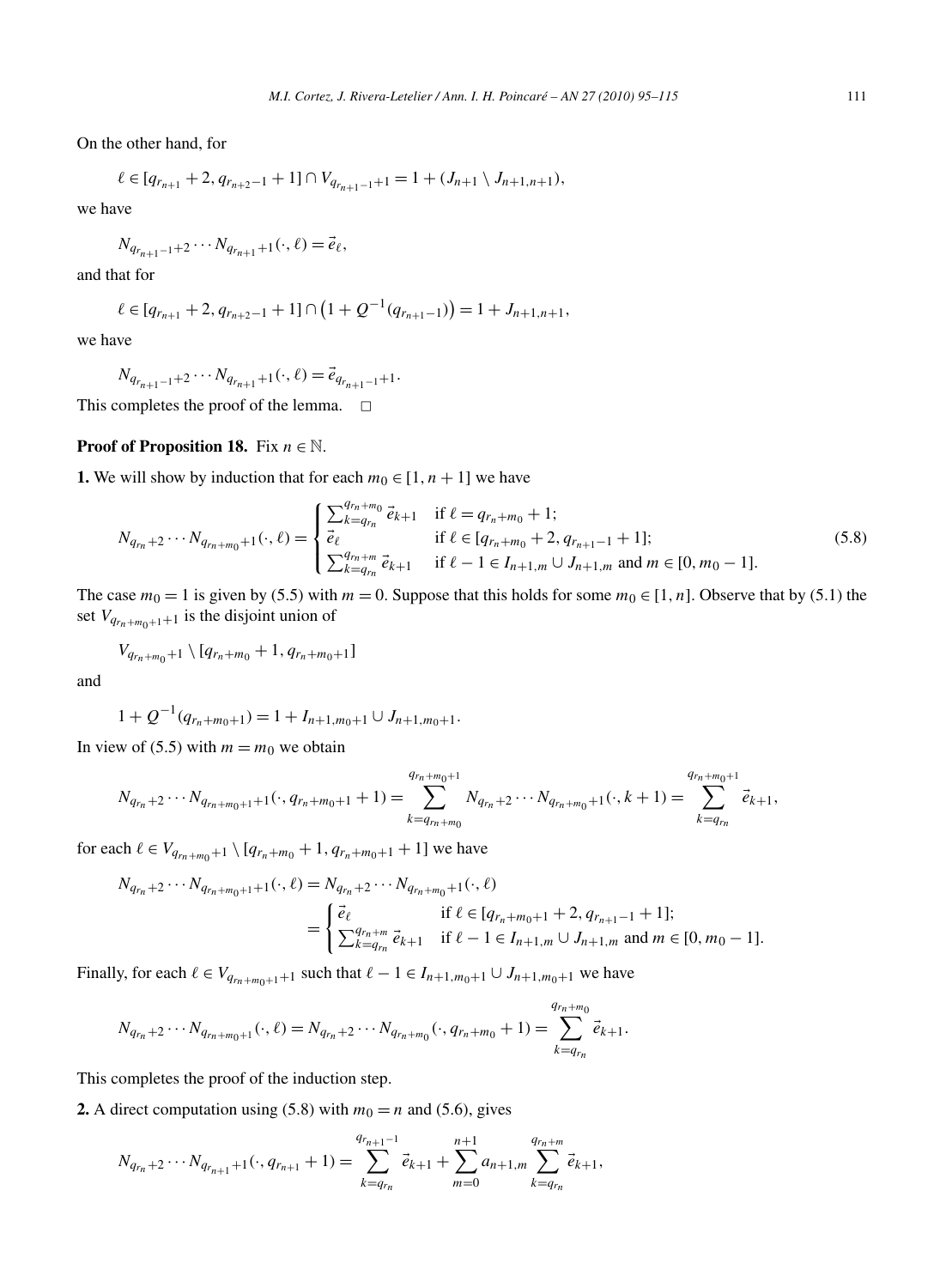and for every  $m \in [0, n + 1]$  and  $\ell \in V_{q_{r_{n+1}+1}}$  such that  $\ell - 1 \in J_{n+1,m}$ ,

$$
N_{q_{r_n}+2}\cdots N_{q_{r_{n+1}}+1}(\cdot,\ell)=\sum_{k=q_{r_n}}^{q_{r_n+m}} \vec{e}_{k+1}.
$$

The assertion of the proposition is then a direct consequence of the definition of the matrices  $M_i$  and Lemma 15.  $\Box$ 

#### *5.3. Proof of Theorem A*

Let *f* be a unimodal having *Q* as kneading map. That the post-critical set of *f* is a Cantor set and that *f* is minimal on this set is given by Proposition 10. In view of Proposition 16 and Theorem 14, it is enough to prove that the space of invariant probability measures of the Bratteli–Vershik system  $(X_{B_O}, V_{B_O})$  is affine homeomorphic to  $\varprojlim_r (\Delta_{[0,n+1]}, \varXi_n)$ .

For each  $n \in \mathbb{N}$  let  $\Pi_n : \mathbb{R}^{V_{q_n+1}} \to \mathbb{R}^{[0,n+1]}$  be the stochastic matrix defined by

$$
\Pi_n(x_{q_{r_n}+1},\ldots,x_{q_{r_{n+1}-1}+1})=\left(\left(\sum_{k=q_{r_n+n}+2}^{q_{r_n+n+1}+1}x_k\right),\ldots,\left(\sum_{k=q_{r_n}+2}^{q_{r_n+1}+1}x_k\right),x_{q_{r_n}+1}\right).
$$

Using the definition of  $\vec{v}(k)$  in the statement of Proposition 18, for each  $m_0 \in [0, n + 1]$  we put

$$
\vec{w}_n(m_0) := \Pi_n(\vec{v}(q_{r_n+n+1-m_0})) = \sum_{m=m_0}^n \frac{S_{q_{r_n+n+1-m}} - S_{q_{r_n+n-m}}}{S_{q_{r_n+n+1-m_0}}} \vec{e}_m + \frac{S_{q_{r_n}}}{S_{q_{r_n+n+1-m_0}}} \vec{e}_{n+1}.
$$

Furthermore, when  $n \ge 2$ , we denote by  $A_n : \mathbb{R}^{[0,n+1]} \to \mathbb{R}^{[0,n]}$  the stochastic matrix defined for  $m \in [0,n]$  by  $A_n(\cdot,m) = \vec{w}_{n-1}(m)$  and by

$$
A_n(\cdot, n+1) = \frac{S_{q_{r_n-1}}}{S_{q_{r_n}}} \vec{w}_{n-1}(0) + \sum_{m=0}^n \frac{S_{q_{r_{n-1}+n-m}}}{S_{q_{r_n}}} a_{n,n-m} \vec{w}_{n-1}(m).
$$

A direct computation shows that for each  $n \geq 2$  we have

$$
\Pi_{n-1}M_{q_{r_{n-1}+2}}\cdots M_{q_{r_n}+1}=A_n\Pi_n.
$$

Therefore the sequence of maps  $(\Pi_n)_{n \geq 1}$  defines a continuous linear map

$$
\Pi: \varprojlim_j \bigl(\mathbb{R}^{V_j}, M_j\bigr) \to \varprojlim_n \bigl(\mathbb{R}^{[0,n+1]}, A_n\bigr),
$$

mapping  $\varprojlim_{i} (\mathbb{R}^{V_i}, M_i)$  onto  $\varprojlim_{n} (\Delta_{[0,n+1]}, A_n)$ . By Proposition 18 the rank of the matrix  $M_{q_{r_n-1}+2} \cdots M_{q_{r_n}+1}$  is equal to  $n + 1$ , so  $\Pi$  is a homeomorphism and the inverse limits  $\lim_{n \to \infty} \left( \mathbb{R}^{V_j}, M_j \right)$  and  $\lim_{n \to \infty} \left( \Delta_{[0,n+1]}, A_n \right)$  are affine homeomorphic.

In view of Lemma 9, the following lemma together with the hypothesis

$$
\sum_{r \in \mathbb{N} \setminus \{r_n | n \in \mathbb{N}\}} \frac{S_{q_{r-1}}}{S_{q_r}} < +\infty
$$

imply that the inverse limit  $\lim_{n}$ ,  $(\Delta_{[0,n+1]}, A_n)$  is affine homeomorphic to  $\lim_{n}$ ,  $(\Delta_{[0,n+1]}, \Sigma_n)$ . This completes the proof of Theorem A.

**Lemma 20.** *For each*  $n \in \mathbb{N}$  *and*  $m_0 \in [0, n-1]$  *we have* 

$$
||A_n(\cdot,m_0)-\mathcal{Z}_n(\cdot,m_0)||_1=2\frac{S_{q_{r_{n-1}+n-m_0-1}}}{S_{q_{r_{n-1}+n-m_0}}}.
$$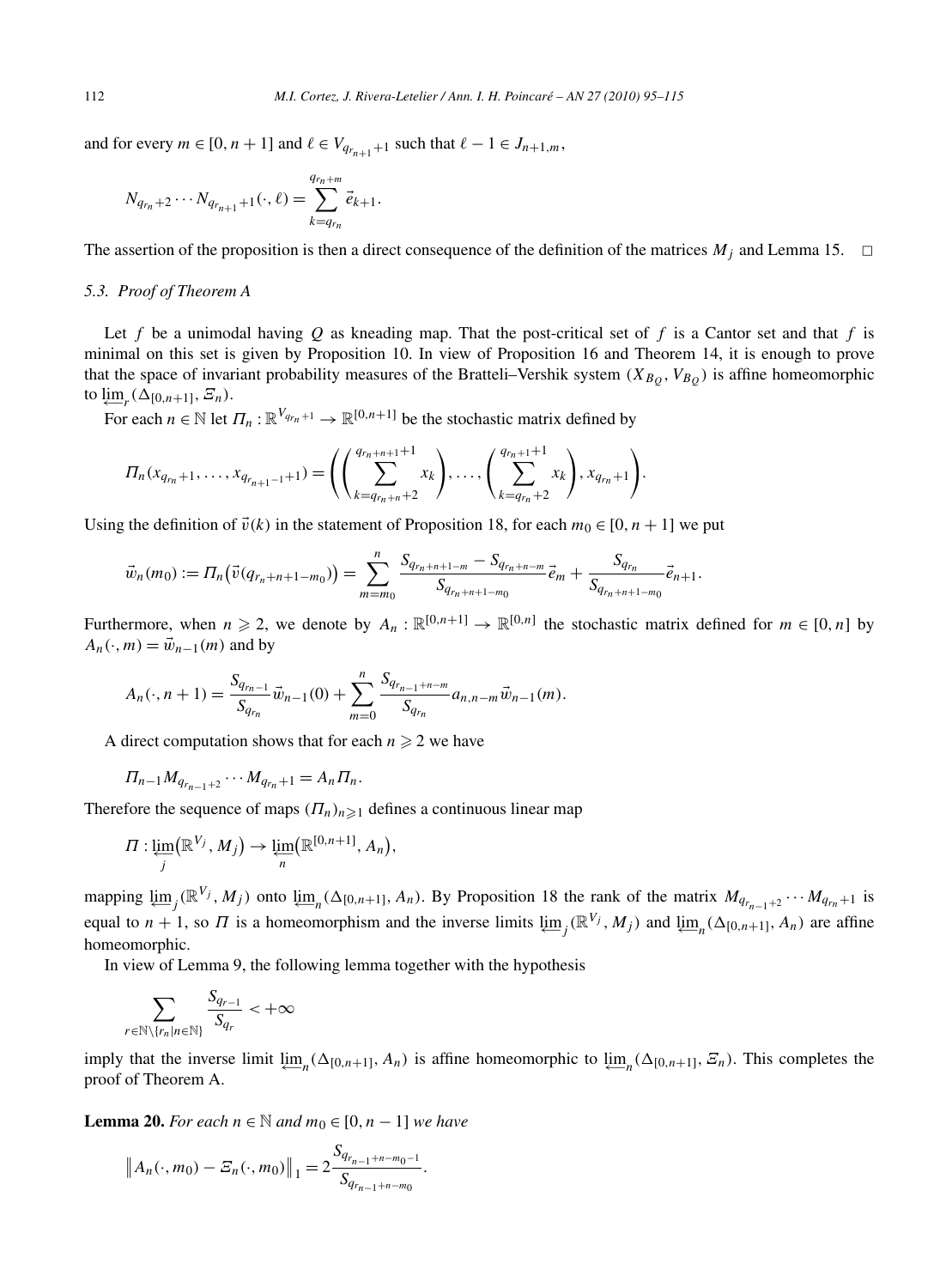*Furthermore*  $A_n(\cdot, n) = \mathcal{Z}_n(\cdot, n)$ *, and* 

$$
||A_n(\cdot,n+1)-\mathcal{Z}_n(\cdot,n+1)||_1 \leq 2\sum_{m=1}^n \frac{S_{q_{r_{n-1}+m-1}}}{S_{q_{r_{n-1}+m}}}.
$$

**Proof.** By definition we have  $A_n(\cdot, n) = \vec{w}_{n-1}(n) = \vec{e}_n = \mathcal{E}_n(\cdot, n)$ , and for each  $m_0 \in [0, n-1]$  we have

$$
||A_n(\cdot, m_0) - \mathcal{E}_n(\cdot, m_0)||_1 = ||\vec{w}_{n-1}(m_0) - \vec{e}_{m_0}||_1
$$
  
\n
$$
= \left| \frac{S_{q_{r_{n-1}+n-m_0}} - S_{q_{r_{n-1}+n-m_0-1}} - 1}{S_{q_{r_{n-1}+n-m_0}}} - 1 \right|
$$
  
\n
$$
+ \sum_{m=m_0+1}^{n-1} \frac{S_{q_{r_{n-1}+n-m}} - S_{q_{r_{n-1}+n-m-1}}}{S_{q_{r_{n-1}+n-m_0}}} + \frac{S_{q_{r_{n-1}}}}{S_{q_{r_{n-1}+n-m_0}}} \right|
$$
  
\n
$$
= 2 \frac{S_{q_{r_{n-1}+n-m_0-1}}}{S_{q_{r_{n-1}+n-m_0}}}.
$$
\n(5.9)

On the other hand,

$$
||A_n(\cdot,n+1)-\mathcal{Z}_n(\cdot,n+1)||_1 \leq \sum_{m_0=1}^n ||\vec{w}_{n-1}(m_0)-\vec{e}_{m_0}||_1,
$$

so the final assertion follows from  $(5.9)$ .  $\Box$ 

*5.4. Example*

Given  $\beta \in \mathbb{R} \setminus \mathbb{Q}$  put

$$
G(\beta) := \mathbb{Z} + \beta \mathbb{Z} \quad \text{and} \quad G_{+}(\beta) = \{m + \beta n \geq 0 \mid m, n \in \mathbb{Z}\}.
$$

For each such *β* we will construct a kneading map *Q* such that the dimension group associated to the generalized odometer  $(Ω<sub>Q</sub>, T<sub>Q</sub>)$ , and hence to its natural extension, is isomorphic to  $(G(β), G<sub>+</sub>(β), 1)$ . Thus we deduce that every simple dimension group which is free of rank 2 is isomorphic as ordered group to the dimension group associated to (the natural extension of) a generalized odometer associated to a kneading map. Since the rational subdimension group of  $(G(\beta), G_+(\beta), 1)$  is  $(\mathbb{Z}, \mathbb{N}_0, 1)$ , it follows from [14, §4.1] that the dimension group  $(G(\beta), G_+(\beta), 1)$  is not isomorphic to the dimension group associated to a Toeplitz flow, nor to that of an odometer.

Before defining the kneading map *Q*, note that the dimension groups  $(G(\beta), G_{+}(\beta), 1)$ ,  $(G(\beta+1), G_{+}(\beta+1), 1)$ , and  $(G(1 - \beta), G_+(1 - \beta), 1)$  are isomorphic to each other. So we can restrict to the case where  $\beta \in (0, \frac{1}{2})$ . Let  $k \ge 2$ be the integer determined by  $\beta \in (\frac{1}{k+1}, \frac{1}{k})$ , and let  $[0, a_1, a_2, a_3, \ldots]$  be the continued fraction expansion of  $\alpha :=$  $\frac{1}{\beta}$  − *k* ∈ [0, 1] \ ℚ. Consider the function *Q* : N<sub>0</sub> → N<sub>0</sub> defined by

$$
Q(l) = \begin{cases} 0 & \text{if } l \in [0, k]; \\ k - 1 & \text{if } l \in [k + 1, k + a_1]; \\ k - 1 + \sum_{i=1}^n a_i & \text{if } l \in [k + 1 + \sum_{i=1}^n a_i, k + \sum_{i=1}^{n+1} a_i]. \end{cases}
$$

It is non-decreasing and such that for every  $l \geq 1$  we have  $Q(l) \leq l - 1$ . So  $Q$  is a kneading map. If  $(M_j)_{j \in \mathbb{N}}$  is the corresponding sequence of transition matrices, then it is easy to see that for each  $n \in \mathbb{N}$  we have

$$
A_n := M_{k+1+a_1+\cdots+a_{n-1}} \cdots M_{k+a_1+\cdots+a_n} = \begin{pmatrix} a_n & 1 \\ 1 & 0 \end{pmatrix}.
$$

By considering a Bratteli diagram isomorphic to  $B<sub>O</sub>$ , that only differs with it in the first  $k + 1$  levels, we obtain

$$
A_0 := M_2 \cdots M_k = \begin{pmatrix} k-1 & 1 \\ 1 & 0 \end{pmatrix},
$$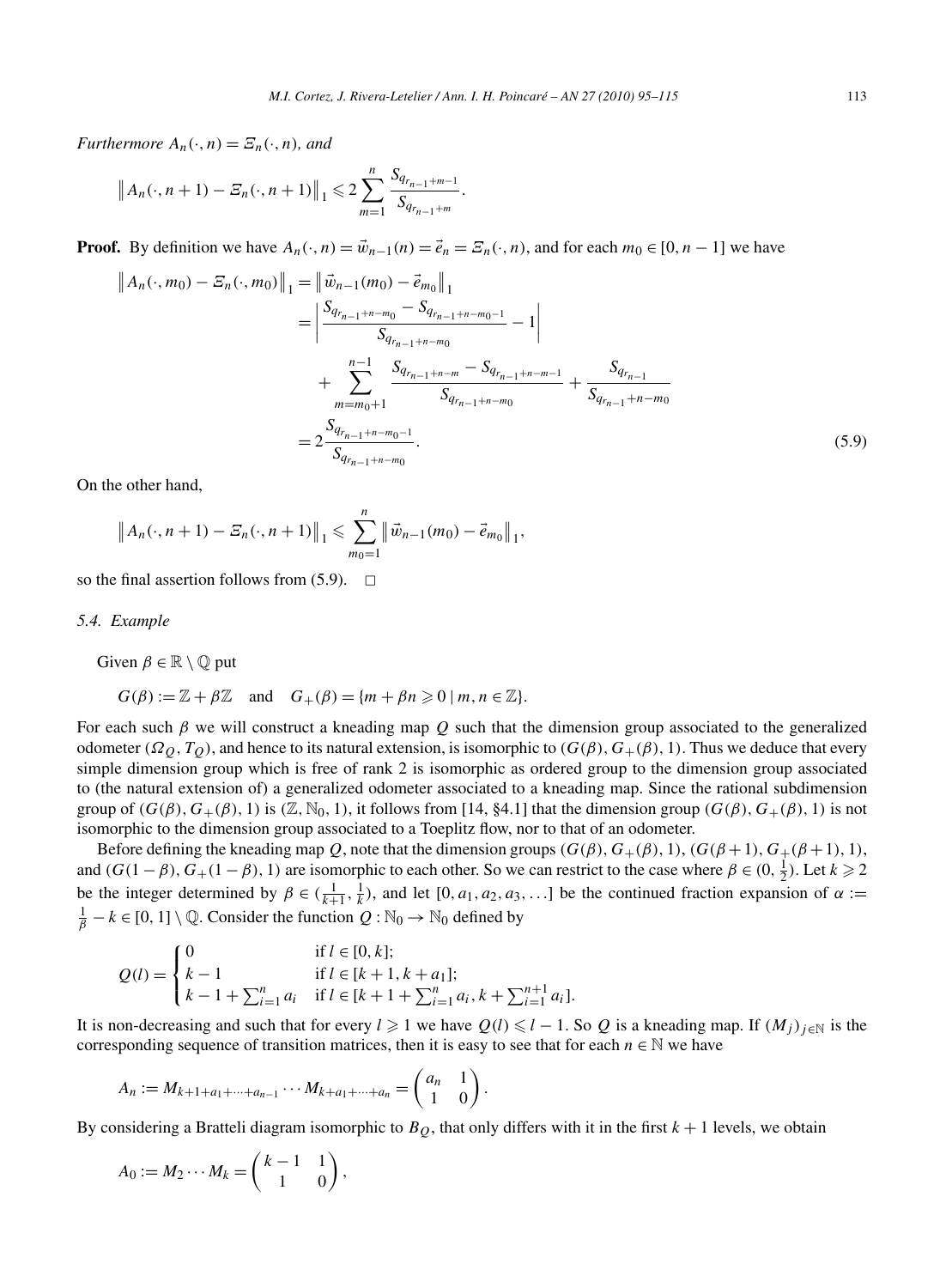so the dimension group associated to  $(\Omega_Q, T_Q)$  is isomorphic to direct limit

 $\mathbb{Z} \stackrel{(1,1)^T}{\longrightarrow} \mathbb{Z}^2 \stackrel{A_0}{\longrightarrow} \mathbb{Z}^2 \stackrel{A_1}{\longrightarrow} \mathbb{Z}^2 \stackrel{A_2}{\longrightarrow} \cdots$ 

see for example [18, Theorem 3.7], which by [13, Theorem 4.8] is isomorphic to  $(G(\beta), G_+(\beta), 1)$ .

# **Acknowledgements**

We are grateful to Christian Skau for his help with dimension groups of Toeplitz flows, and an anonymous referee for his/her suggestions to improve the presentation of the paper.

# **Appendix A. Measures of zero Lyapunov exponent of complex maps**

The purpose of this appendix is to prove Corollary 3. As the parameters given by (the proof of) the Main Theorem are such that the kneading map of corresponding logistic map diverges to  $+\infty$ , this result is a direct consequence of the following lemma.

**Lemma 21.** Let  $\lambda \in (0, 4]$  be a parameter such that the kneading map of  $f_{\lambda}$  diverges to  $+\infty$ . Consider the corre*sponding quadratic polynomial*  $P_\lambda$ *, and denote by t*<sub>0</sub> *the Hausdorff dimension of the Julia set of*  $P_\lambda$ *. Then, for an invariant probability measure of Pλ that is supported on the Julia set of Pλ, the following properties are equivalent.*

- 1. It is supported on the post-critical set of  $f_{\lambda}$ .
- 2. *Its Lyapunov exponent is zero.*
- 3. It is an equilibrium state of  $P_\lambda$  for the potential  $-t_0 \log |P'_\lambda|$ , whose Lyapunov exponent is zero.

**Proof.** As the restriction of  $P_\lambda$  to [0, 1] is the logistic map  $f_\lambda$ , the implication  $1 \Rightarrow 2$  is given by [9, Lemma 21]. The proof of the implication  $2 \Rightarrow 1$  is analogous to the corresponding implication of the same lemma.

The implication 3  $\Rightarrow$  2 being trivial we just need to prove the implication 2  $\Rightarrow$  3 to complete the proof of the lemma. We will show that for each invariant measure  $\mu$  that is supported on the Julia set of  $P_\lambda$ , we have  $h_\mu(P_\lambda) - t_0 \int \log |P'_\lambda| d\mu \leq 0$  with equality when the Lyapunov exponent of  $\mu$  is zero. For such a measure we have  $\int \log |P'_\lambda| d\mu \ge 0$  by [27], so there are two cases. If  $\int \log |P'_\lambda| d\mu = 0$ , then  $\mu$  is supported on the post-critical set of  $P_\lambda$ and therefore we have  $h_{\mu}(P_{\lambda}) = 0$  by the variational principle and the fact that the topological entropy of  $P_{\lambda}$  restricted to its post-critical set is zero (Proposition 10). So we have  $h_\mu(P_\lambda) - t_0 \int \log |P'_\lambda| d\mu = 0$  in this case. Suppose now that  $\int \log |P'_\lambda| d\mu > 0$ . Then by [23,25] it follows that, if we denote by  $HD(\mu)$  the Hausdorff dimension of  $\mu$ , then  $h_{\mu}(\hat{P}_{\lambda}) = \text{HD}(\mu) \int \log |P'_{\lambda}| d\mu$ . As  $\text{HD}(\mu) \leq t_0$ , we obtain  $h_{\mu}(P_{\lambda}) - t_0 \int \log |P'_{\lambda}| d\mu \leq 0$  in this case.  $\Box$ 

# **References**

- [1] Erik M. Alfsen, Compact Convex Sets and Boundary Integrals, Ergeb. Math. Grenzgeb., vol. 57, Springer-Verlag, New York, 1971.
- [2] Guy Barat, Tomasz Downarowicz, Pierre Liardet, Dynamiques associées à une échelle de numération, Acta Arith. 103 (1) (2002) 41–78.
- [3] Louis Block, James Keesling, Michał Misiurewicz, Strange adding machines, Ergodic Theory Dynam. Systems 26 (3) (2006) 673–682.
- [4] Henk Bruin, Gerhard Keller, Matthias St. Pierre, Adding machines and wild attractors, Ergodic Theory Dynam. Systems 17 (6) (1997) 1267– 1287.
- [5] A.M. Blokh, M.Yu. Lyubich, Measurable dynamics of *S*-unimodal maps of the interval, Ann. Sci. École Norm. Sup. (4) 24 (5) (1991) 545–573.
- [6] H. Bruin, Combinatorics of the kneading map, in: Thirty Years After Sharkovski˘ı's Theorem: New Perspectives, Murcia, 1994, in: World Sci. Ser. Nonlinear Sci. Ser. B Spec. Theme Issues Proc., vol. 8, World Sci. Publ., River Edge, NJ, 1995, pp. 77–87, reprint of the paper reviewed in MR1361922 (96k:58070).
- [7] H. Bruin, Minimal Cantor systems and unimodal maps, J. Difference Equ. Appl. 9 (3–4) (2003) 305–318, dedicated to Professor Alexander N. Sharkovsky on the occasion of his 65th birthday.
- [8] María Isabel Cortez, Realization of a Choquet simplex as the set of invariant probability measures of a tiling system, Ergodic Theory Dynam. Systems 26 (5) (2006) 1417–1441.
- [9] María Isabel Cortez, Juan Rivera-Letelier, Invariant measures of minimal post-critical sets of logistic maps, Israel. J. Math., in press, arXiv: 0804.4550v1.
- [10] F. Durand, B. Host, C. Skau, Substitutional dynamical systems, Bratteli diagrams and dimension groups, Ergodic Theory Dynam. Systems 19 (4) (1999) 953–993.